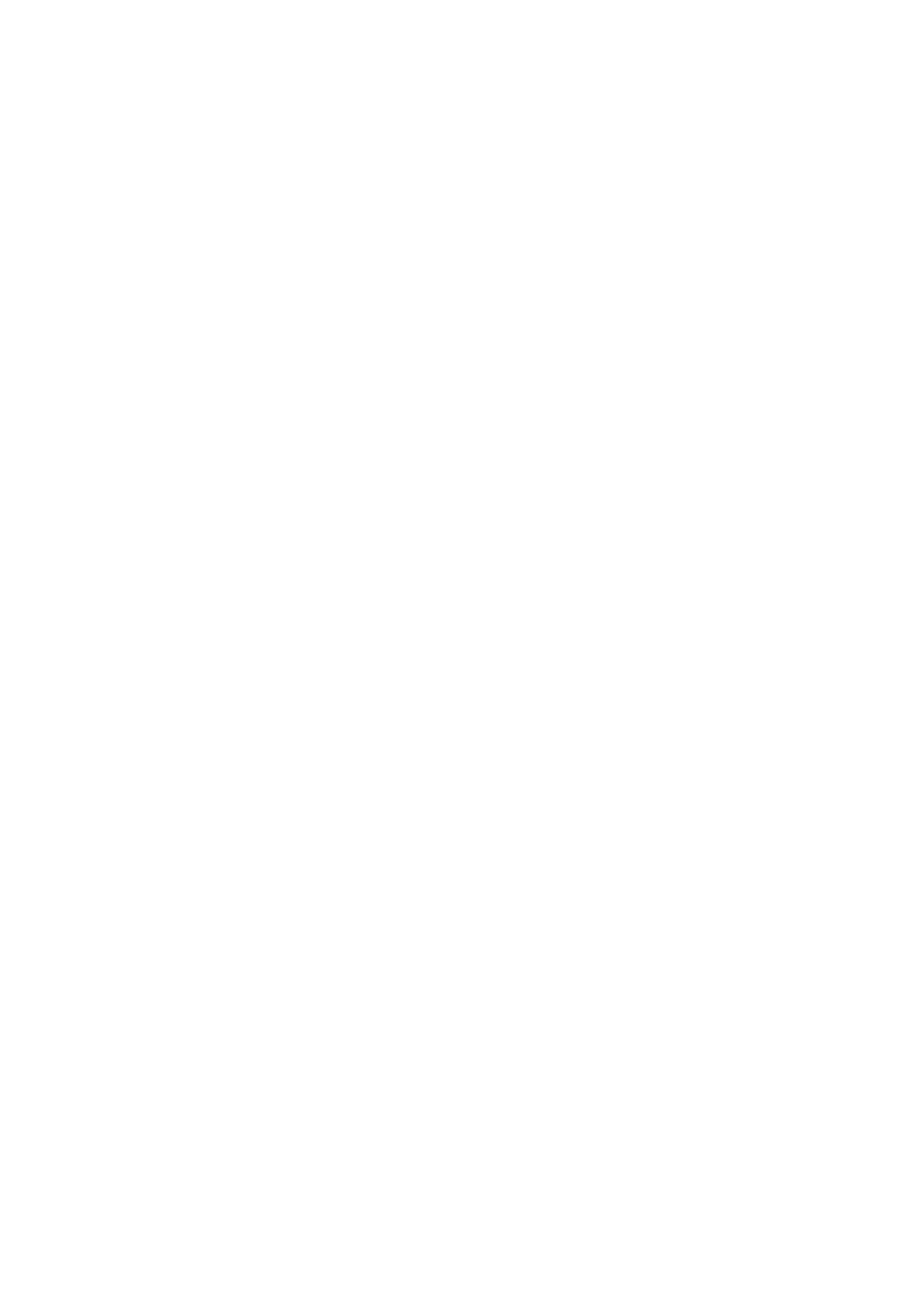## **LOCAL GOVERNMENT ACT 1995**

## CITY OF STIRLING

# **PARKING LOCAL LAW 2014**

Under the powers conferred by the *Local Government Act 1995* and under all other powers enabling it, the Council of the City of Stirling resolved on 1 April 2014 to make the following local law.

## **PART 1—PRELIMINARY**

## **1.1 Citation**

This local law may be cited as the *City of Stirling Parking Local Law 2014*.

## **1.2 Commencement**

This local law comes into operation 14 days after the date of publication in the *Government Gazette*.

#### **1.3 Purpose and effect**

(1) The purpose of this local law is to provide for the regulation, control and management of parking within the local government.

(2) The effect of this local law is to control parking throughout the local government to ensure the safe, fair and equitable use of parking facilities under the care and control of the local government.

#### **1.4 Repeal**

The *City of Stirling Parking Local Law 2008* published in the *Government Gazette* on 20 March 2009 and as amended and published in the *Government Gazette* on 15 April 2011 is repealed.

#### **1.5 Interpretation**

In this local law unless the context otherwise requires—

- *ACROD sticker* has the meaning given in the *Local Government (Parking for Disabled Persons) Regulations 1988*;
- *Act* means the *Local Government Act 1995*;
- *Authorised Person* means a person authorised in writing by the local government under section 9.10 of the Act, to perform any of the functions of an Authorised Person under the Act and under this local law;
- *authorised vehicle* means a vehicle authorised by the local government, the CEO or an Authorised Person under this local law or by any other written law to park on a thoroughfare or parking facility;

**bicycle** has the meaning given to it by the Code;

*bicycle path* has the meaning given to it by the Code;

*bus* has the meaning given to it by the Code;

*bus embayment* has the meaning given to it by the Code;

*bus stop* has the meaning given to it by the Code;

*bus zone* has the meaning given to it by the Code;

*caravan* has the meaning given to it by the *Caravan Parks and Camping Grounds Act 1995*;

*carriageway* has the meaning given to it by the Code;

*centre* in relation to a carriageway, means a line or a series of lines, marks or other indications—

- (a) for a two-way carriageway—placed so as to delineate vehicular traffic travelling in different directions; or
- (b) in the absence of any such lines, marks or other indications—the middle of the main, travelled portion of the carriageway;

*children's crossing* has the meaning given to it by the Code;

*CEO* means the Chief Executive Officer of the local government;

*City* means the City of Stirling;

*clearway* means a length of carriageway which carries a high traffic volume that has clearway no stopping signs erected appurtenant to it, to facilitate the unhindered flow of traffic;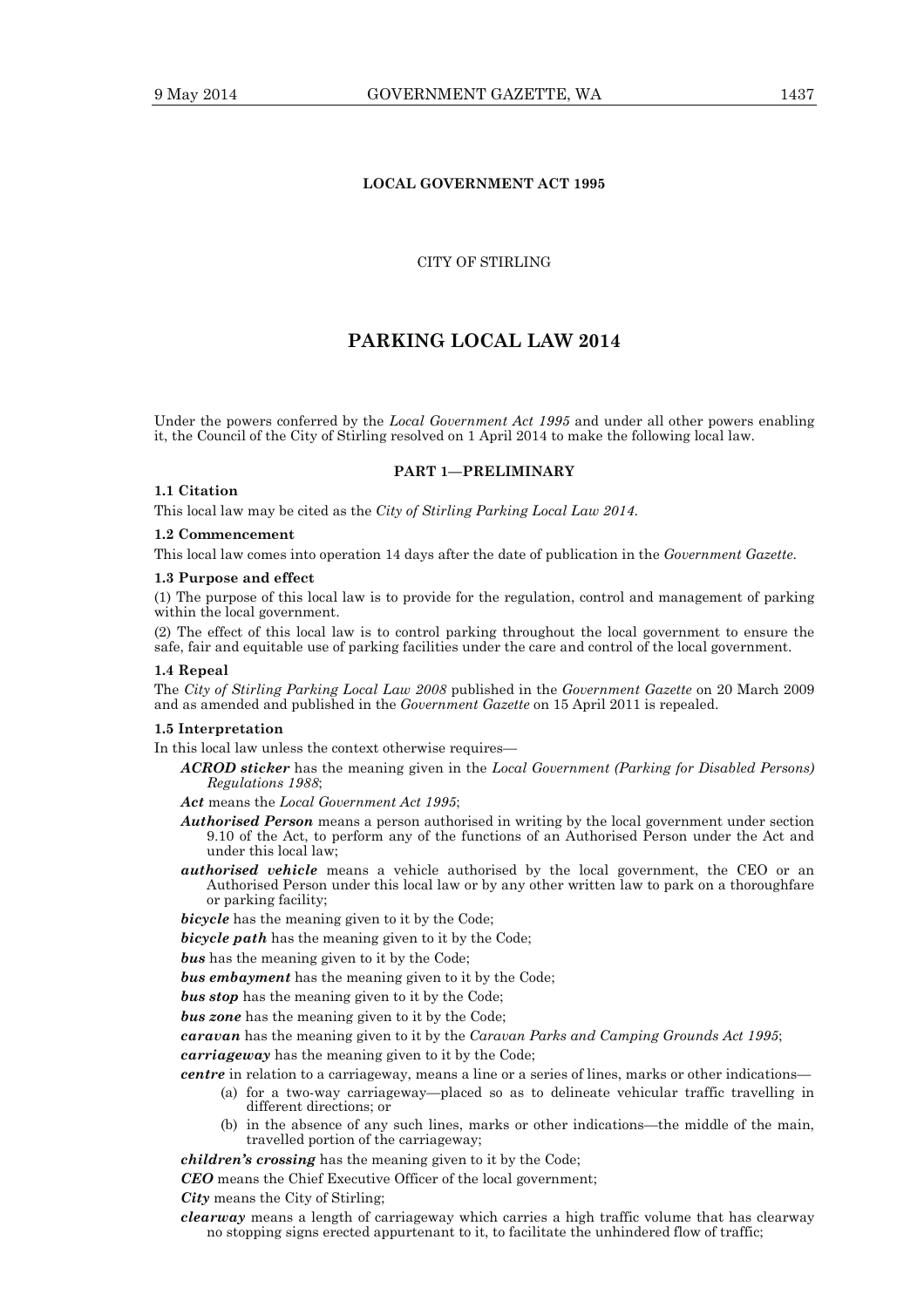*Code* means the *Road Traffic Code 2000*;

## *commercial vehicle* means**—**

- (a) a motor vehicle constructed for the conveyance of goods or merchandise, or for the conveyance of materials used in any trade, business, industry or work whatsoever, other than a motor vehicle for the conveyance of passengers; and
- (b) includes any motor vehicle that is designed primarily for the carriage of persons, but which has been fitted or adapted for the conveyance of the goods, merchandise or materials referred to, and is in fact used for that purpose;

## *continuous dividing line* means—

- (a) a single continuous dividing line only;
- (b) a single continuous dividing line to the left or right of a broken dividing line; or
- (c) 2 parallel continuous dividing lines;
- *crossover* means an area of the verge, constructed and used for the purpose of enabling a vehicle to access the adjacent property;

*driver* has the meaning given to it by the Road Traffic Act;

*driveway* means an area of land on private property which abuts a crossover and is designed primarily for vehicles to ingress and egress that property;

*edge line* has the meaning given to it by the Code;

*emergency vehicle* has the meaning given to it by the Code;

*footpath* has the meaning given to it by the Code;

*GVM* (which stands for 'gross vehicle mass') has the meaning given to it by the Code;

*heavy vehicle* means a vehicle or any combination of vehicles that, together with load carried by the vehicle or combination of vehicles exceeds a GVM of 4.5 tonnes;

*intersection* has the meaning given to it by the Code;

*loading zone* has the meaning given to it by the Code;

*local government* means the City of Stirling;

*long vehicle* means a vehicle or any combination of vehicles that, together with any projection or combination of vehicles is 7.5 metres or more in length;

*mail zone* has the meaning given to it by the Code;

*median strip* has the meaning given to it by the Code;

*motor cycle* has the meaning given to it by the Code;

*motor vehicle* has the meaning given to it by the Road Traffic Act;

*nature strip* has the meaning given to it by the Code;

*no parking area* has the meaning given to it by the Code;

*no parking sign* means a sign with the words 'no parking' in red letters on a white background, or the letter 'P' within a red annulus and a red diagonal line across it on a white background;

- *no stopping area* has the meaning given to it by the Code;
- *no stopping sign* means a sign with the words 'no stopping' or 'no standing' in red letters on a white background or the letter 'S' within a red annulus and a red diagonal line across it on a white background;

*obstruct* means to impede or hinder in passing and 'obstruction' has a correlative meaning;

*occupier* has the meaning given to it by the Act;

*owner* means—

- (a) where used in relation to a vehicle licensed under the Road Traffic Act, means the person in whose name the vehicle has been registered under that Act;
- (b) where used in relation to any other vehicle, means the person who owns, or is entitled to possession of that vehicle; and
- (c) where used in relation to land, has the meaning given to it by the Act;
- *parents with prams sign* means a sign indicating a parking bay set aside for the use of the driver of a vehicle who is accompanied by a young child who is being transported in a pram at the time;

*park* has the meaning given to it by the Code;

*parking area* has the meaning given to it by the Code;

*parking bay* means a section or part of a carriageway or parking station which is marked or defined by painted lines, metallic studs, coloured bricks or pavers or similar devices for the purpose of indicating where a vehicle may be parked;

*parking control sign* has the meaning given to it by the Code;

- *parking facilities* means land, buildings, carriageway, shelters, parking areas, parking bays and other facilities open to the public generally for the parking of vehicles and includes signs, notices and facilities used in connection with the parking of vehicles;
- *parking fee payment equipment* means a parking meter, parking ticket machine or other; credit/debit card terminal or other device approved by the local government for payment of the applicable parking fee;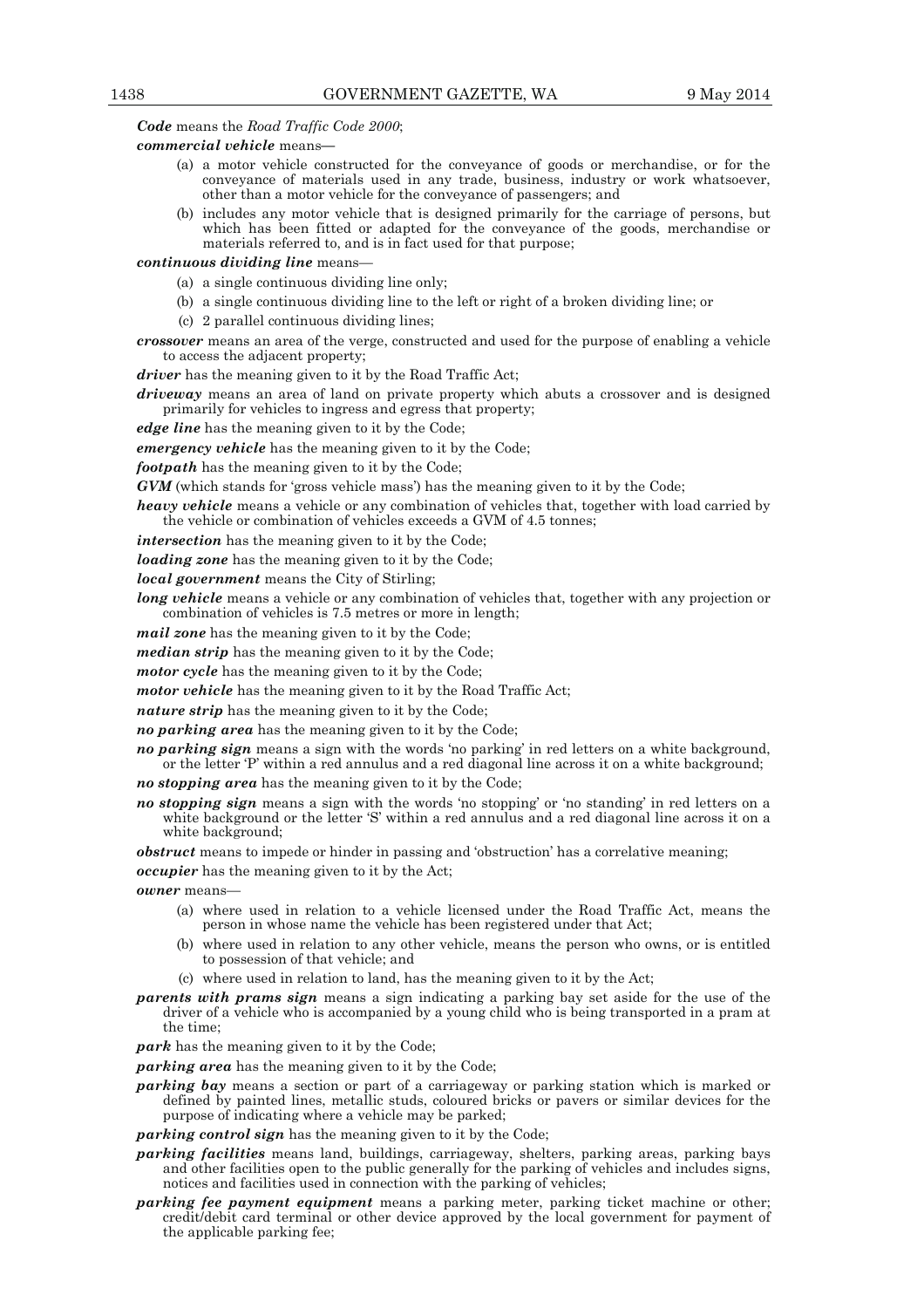*parking permit* means a permit issued by the local government under this local law;

- *parking ticket* means a ticket which is issued from a ticket issuing machine and which authorises the parking of a vehicle and includes the date and time of which the authorisation expires;
- *parking region* means the area described in Schedule 1;
- *parking scheme* means the mapped record of the local government, which details the location of parking facilities, parking bay layout and any parking time restrictions, parking prohibitions and special uses like bus or taxi zones, that are applied to those parking facilities;
- *parking station* means any land, or structure provided for the purpose of parking of multiple vehicles;
- *path* has the meaning given to it by the Code;
- *pay station* means a machine or device within or near a parking station, which accepts payment of the fee for the period a vehicle has been parked and issues a token, ticket or other media to activate a barrier to allow the vehicle to exit from the parking station;
- *pedestrian crossing* has the meaning given to it by the Code:
- *postal vehicle* has the meaning given to it in the Code;
- *pram* means a wheeled conveyance which is designed, constructed and is being used for transporting a young child;
- *Private Property Parking Enforcement Agreement* means a written agreement between the City and a property owner or occupier that allows for the enforcement of this local law, or part thereof, upon that property;
- *public place* means any place to which the public has access whether or not that place is on private property;

*reserve* means any land—

- (a) which belongs to the local government that is zoned as and used for recreational purposes;
- (b) of which the local government is the management body under the *Land Administration Act 1997*; or
- (c) which is an 'otherwise unvested facility' within the meaning of section 3.53 of the Act;

*right of way* means a portion of land that is—

- (a) shown and marked 'Right of Way' or 'R.O.W', or coloured or marked in any other way to signify that the portion of land is a right of way, on any plan or diagram deposited with the Registrar of Titles that is subject to the provisions of section 167A of the *Transfer of Land Act 1893*;
- (b) shown on a diagram or plan of survey relating to a subdivision that is created as a right of way and vested in the Crown under section 152 of the *Planning and Development Act 2005*; or
- (c) shown and marked as a right of way on a map or plan deposited with the Registrar of Titles and transferred to the Crown under the *Transfer of Land Act 1893*,
	- but does not include—
		- (i) a private driveway; or
		- (ii) a right of way created by easement between two parties;

*Road Traffic Act* means the *Road Traffic Act 1974*;

*Schedule* means a Schedule to this local law;

*seniors sign* means a sign indicating a parking bay set aside for the use of the driver of a vehicle who is 60 years of age or over;

*shared zone* has the meaning given to it by the Code;

- *sign* includes a traffic sign, inscription, road marking, mark, structure or device approved by the local government on which may be shown words, numbers, expressions or symbols, and which is placed on or near a thoroughfare or within a parking station or reserve for the purpose of prohibiting, regulating, guiding, directing or restricting the parking of vehicles;
- *special purpose vehicle* has the meaning given to it by the Code;

*stop* has the meaning given to it by the Code;

- *symbol* includes any symbol specified from time to time by Standards Australia for use in the regulation of parking and any reference to the wording of any sign in this local law shall be also deemed to include a reference to the corresponding symbol;
- *taxi* means a taxi within the meaning of the *Taxi Act 1994* or a taxi-car in section 47Z of the *Transport Co-ordination Act 1966*;

*taxi zone* has the meaning given to it by the Code;

*thoroughfare* has the meaning given to it by the Act;

*ticket machine* means a machine or device which issues, as a result of money or other permitted form of payment being inserted into the machine, a ticket showing the period during which it is lawful to remain parked in the area to which the machine relates;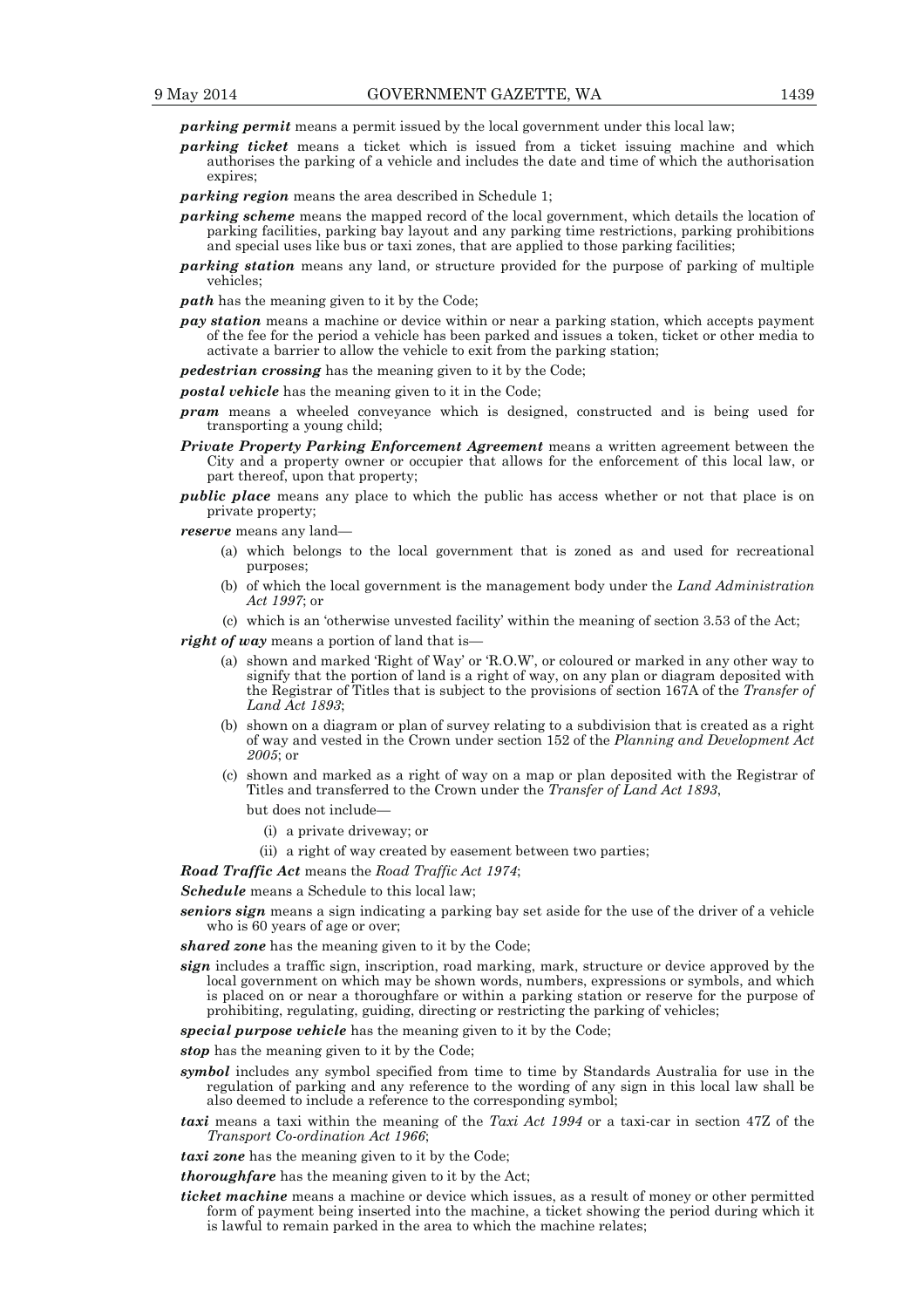*ticket parking area* means a parking area or facility where a sign applies which indicates a parking fee applies by purchase of a ticket;

*traffic-control signal* has the meaning given to it by the Code;

*traffic island* has the meaning given to it by the Code;

*traffic sign* has the meaning given to it by the Code;

*trailer* has the meaning given to it by the Code;

- *tour coach* means a vehicle licensed as a Tour Coach and displaying "TC" registration plates, which is hired or chartered to carry passengers for the specific purpose of sight seeing and/or tourism;
- *unattended* means the driver has left the vehicle so that the driver is more than 3 metres from the closest point of the vehicle;
- *unexpired parking ticket* means a parking ticket on which a date and a time is printed and the printed time has not expired;

*vehicle* has the meaning given to it by the Road Traffic Act;

*verge* means the part of a thoroughfare between the carriageway and the land which abuts the thoroughfare and includes a nature strip, but does not include a footpath; and

*young child* means a child under the age of 5 years.

#### **1.6 Application of particular definitions**

(1) For the purposes of the application of the definitions 'no parking area' and 'parking area', an arrow inscribed on a traffic sign erected at an angle to the boundary of the carriageway is deemed to be pointing in the direction in which it would point, if the signs were turned at an angle of less than 90 degrees until parallel with the boundary.

(2) Unless the context otherwise requires, where a term is used but not defined in this local law, and that term is defined in the Road Traffic Act or in the Code, then the term shall have the meaning given to it in that Act or the Code.

#### **1.7 Application and pre-existing signs**

(1) Subject to subclause (2), this local law applies to the parking region.

(2) This local law does not apply to a parking facility or a parking station that is not occupied by the local government, unless the local government and the owner or occupier of that facility or station have agreed in writing that this local law will apply to that facility or station.

(3) The agreement referred to in subclause (2) may be made on such terms and conditions as the parties may agree.

 $(4)$  A sign that-

- (a) was erected by the local government or the Commissioner of Main Roads prior to this local law coming into operation; and
- (b) relates to the parking of vehicles within the parking region, shall be deemed for the purposes of this local law to have been erected by the local government under the authority of this local law.

(5) An inscription or symbol on a sign referred to in subclause (4) operates and has effect according to its tenor, and where the inscription or symbol relates to the stopping of vehicles, it shall be deemed for the purposes of this local law to operate and have effect as if it related to the parking of vehicles.

(6) The provisions of parts 2, 3, 4 and 5 of this local law do not apply to a bicycle parked at a bicycle rail or bicycle rack.

#### **1.8 Classes of vehicles**

For the purposes of this local law, vehicles are divided into classes as follows—

- (a) buses;
- (b) commercial vehicles;
- (c) motor cycles and bicycles;
- (d) taxis; and
- (e) all other vehicles.

## **1.9 Part of thoroughfare to which sign applies**

Where under this local law the parking of vehicles in a thoroughfare is controlled by a sign, the sign shall be read as applying to that part of the thoroughfare which—

- (a) lies beyond the sign;
- (b) lies between that sign and the next sign; or
- (c) is on that side of the thoroughfare nearest to the sign.

#### **1.10 Powers of the local government**

The local government may prohibit or regulate by signs or otherwise, the stopping or parking of any vehicle or any class of vehicles in any part of the parking region but must do so consistently with the provisions of this local law.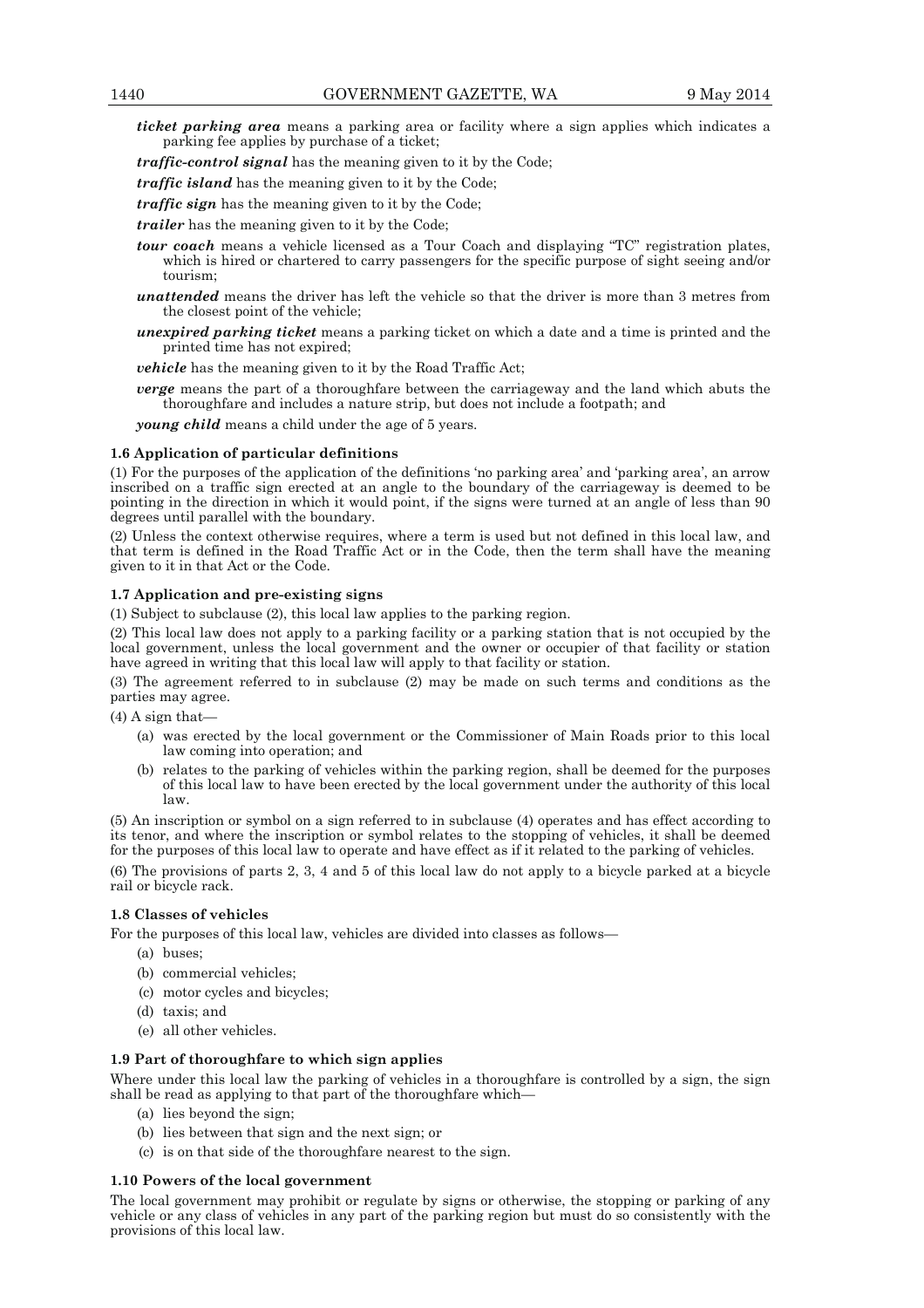## **PART 2—PARKING BAYS, PARKING STATIONS AND PARKING AREAS**

## **2.1 Determination of parking bays, parking stations and parking areas**

(1) The local government may constitute, determine and vary—

- (a) parking bays;
- (b) parking stations;
- (c) parking areas;
- (d) general no parking or restricted parking zones;
- (e) permitted time and conditions of parking in parking bays, parking stations and parking areas which may vary with the locality;
- (f) permitted classes of vehicles which may park in parking bays, parking stations and parking areas;
- (g) permitted classes of persons who may park in specified parking bays, parking stations and parking areas; and
- (h) the manner of parking in parking bays, parking stations and parking areas.

(2) Where the local government makes a determination under subclause (1) it shall erect signs to give effect to the determination.

(3) Where the local government makes a determination or a resolution under subclause (1)(d) it may erect signs at entry points to the general no parking zone indicating the dates and/or days and times during which the area is a general no parking or restricted parking zone.

(4) Where the local government makes a determination or a resolution under clause 2.1 it shall record the details and effect in the parking scheme.

#### **2.2 Vehicles to be within a parking bay**

(1) Subject to subclauses (2) and (3) a person shall not park a vehicle in a parking bay in a parking area or parking station otherwise than—

- (a) if the parking area is within a carriageway, parallel to and as close to the kerb as is practicable;
- (b) wholly within the parking bay; and
- (c) if the parking area is within a carriageway, headed in the direction of the movement of traffic on the side of the carriageway in which the bay is situated.

(2) If a vehicle is too long or too wide to fit completely within a single parking bay then the person parking the vehicle shall do so within the minimum number of parking bays needed to park that vehicle.

(3) A person shall not park a vehicle partly within and partly outside a parking area.

#### **2.3 Parking where fees are payable**

A person shall not park a vehicle, or permit a vehicle to remain parked, in a parking station or parking area where a permissive parking sign indicates that a fee is payable, unless—

- (a) the vehicle is parked in compliance with any instructions on or with the sign, or parking fee payment equipment; and
- (b) the necessary fee is paid for each parking bay that the vehicle occupies.

## **2.4 Parking restrictions in fee paying zones**

A person shall not park a vehicle in a fee paying zone except in accordance with signs referable to the zone.

#### **2.5 Parking in a ticket parking zone or ticket parking area**

A person shall not park a vehicle, except a motor cycle in a motor cycle bay, in a parking zone, parking area or parking station which is equipped with a parking ticket machine without—

- (a) purchasing a ticket, from the ticket machine for that area, which remains valid for the period the vehicle is parked; and
- (b) displays the ticket inside the vehicle in a prominent position, in such a manner as to be clearly visible from the front of the vehicle at all times while that vehicle remains parked in that ticket parking zone, ticket parking area or parking station.

#### **2.6 Methods of payment**

(1) The local government may introduce and apply methods of payment for parking fees which may include but not be limited to payment by—

- (a) Australian currency including coins and or bank notes;
- (b) credit or debit card;
- (c) payment by telephone; or
- (d) any other approved method of payment.

(2) The local government may introduce various paid parking processes which may include but not be limited to the following—

- (a) ticket parking;
- (b) pay by vehicle registration number;
- (c) pay by parking bay; or
- (d) pay on foot.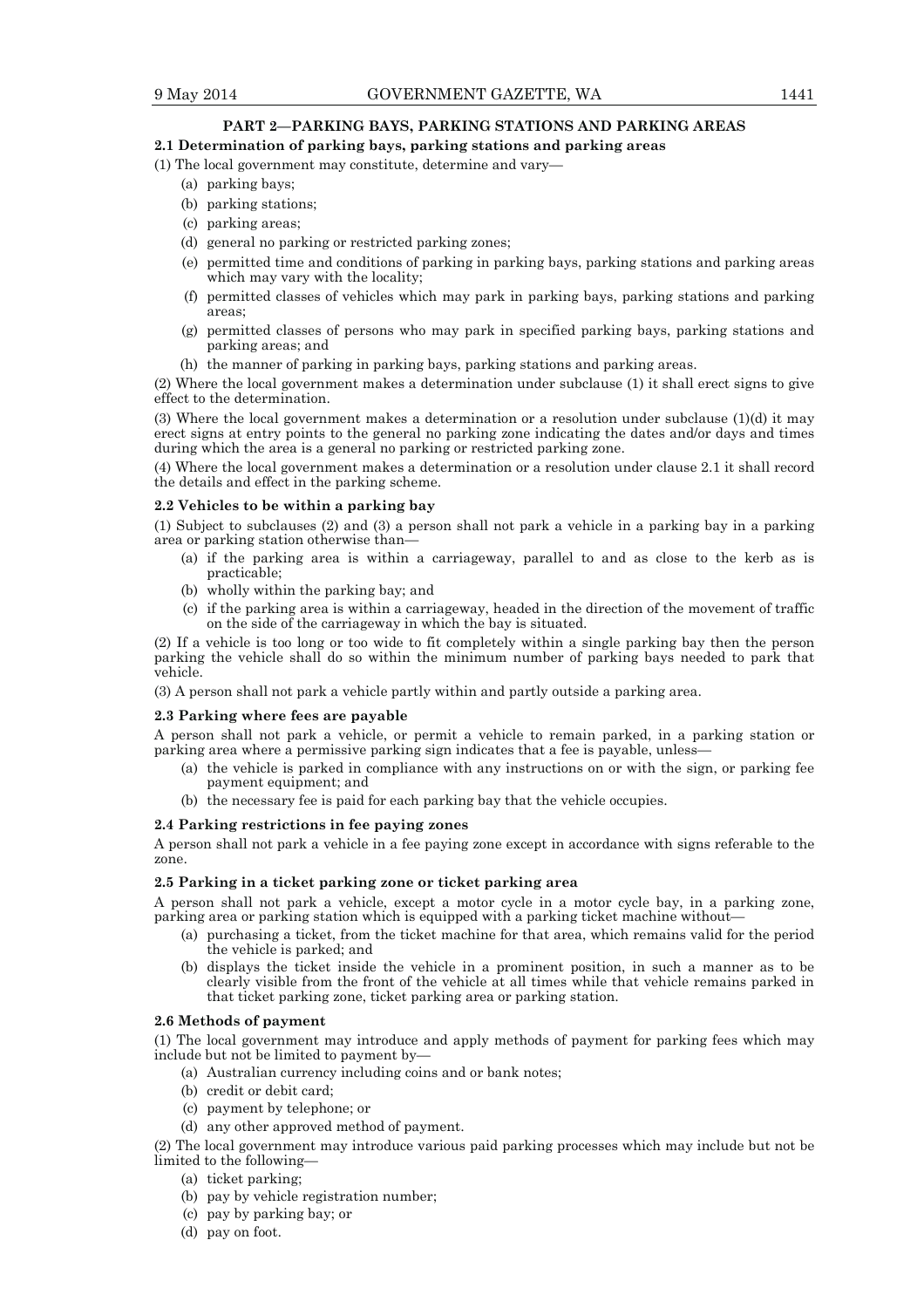## **2.7 Reserved fee paying zones**

Unless authorised by the local government a person must not leave or permit a vehicle to remain stopped or parked in a fee paying space or zone if the parking meter or ticket issuing machine is hooded with a cover bearing the words "No Parking", "Reserved Parking", "Temporary Bus Stop" or with an equivalent symbol depicting one of these purposes or any other words or symbols that indicate parking is not permitted within the space or zone including temporary signage.

## **2.8 Use of counterfeit or altered parking tickets**

A person must not—

- (a) park a vehicle in a parking facility which requires a parking ticket, if there is displayed in that vehicle so as to be visible from outside the vehicle, a parking ticket which has been counterfeited, altered, obliterated or interfered with; or
- (b) produce to an Authorised Person who accepts payment for parking, a parking ticket which has been counterfeited, altered, obliterated or interfered with.

## **PART 3—PARKING GENERALLY**

## **3.1 Restrictions on parking in particular areas**

(1) A person shall not park a vehicle in a parking station or part of a parking station—

- (a) if by a sign it is set apart for the parking of vehicles of a different class;
- (b) if by a sign it is set apart for the parking of vehicles by persons of a different class; or
- (c) during any period when the parking of vehicles is prohibited by a sign, but does not include a clearway.

(2) Unless a sign or road markings indicate otherwise a person shall not park any portion of a vehicle in a parking station—

- (a) for more than the maximum time specified;
- (b) in a bay marked 'M/C' unless it is a motor cycle without a sidecar or a trailer;
- (c) so as to obstruct an entrance to or an exit from a parking station, or an access way within a parking station; or
- (d) park or attempt to park a vehicle in a parking bay in which another vehicle is parked.

(3) Notwithstanding the provisions of subclause (2)(a), a person may park a vehicle in a permissive parking bay or station (except in a parking area for people with disabilities) for twice the length of time allowed, provided that—

- (a) the person's vehicle displays a current ACROD sticker; and
- (b) a disabled person to whom that ACROD sticker relates, is either the driver or a passenger in the vehicle.

(4) A person shall not park a vehicle or permit a vehicle to remain parked in a parking facility controlled by a sign stating 'Authorised Vehicles Only', without—

- (a) a valid permit displayed inside the vehicle that shall be displayed in a prominent position, in such a manner as to be clearly visible from the front of the vehicle; or
- (b) prior written permission of the local government, the CEO, or an Authorised Person to park within the area has been obtained and the written permission is displayed in a prominent position, in such a manner as to be clearly visible from the front of the vehicle to indicate it has authorisation to park.

## **3.2 Parking and stopping on a carriageway**

(1) Subclauses (3)(b), (d), (h), (i) and (j) do not apply to a bus which stops in a bus embayment.

- (2) A person parking a vehicle on a carriageway other than in a parking bay shall park it—
	- (a) in the case of a two-way carriageway, so that it is as near as practicable to and parallel with, the left boundary of the carriageway and headed in the direction of the movement of traffic on the side of the carriageway on which the vehicle is parked;
	- (b) in the case of a one-way carriageway, so that it is as near as practicable to and parallel with the left or right boundary of the carriageway and headed in the direction of the movement of traffic;
	- (c) so that at least 3 metres of the width of the carriageway lies between the vehicle and the farther boundary of the carriageway, or median strip, or between the vehicle and a vehicle parked on the farther side of the carriageway;
	- (d) so that the front and the rear of the vehicle respectively is not less than 1 metre from any other vehicle, except a motor cycle without a trailer, or a bicycle parked in accordance with this local law; or
	- (e) so that it does not obstruct any vehicle on the carriageway, unless otherwise indicated on a parking control sign or markings on the carriageway.
- (3) A person shall not stop a vehicle on a carriageway so that any portion—
	- (a) is on or adjacent to a median strip;
	- (b) obstructs a right of way, private drive or carriageway or so close as to deny a vehicle reasonable access to or egress from the right of way, private drive or carriageway;
	- (c) is alongside or opposite any excavation, works, hoarding, scaffolding or obstruction on the carriageway if the vehicle would obstruct traffic;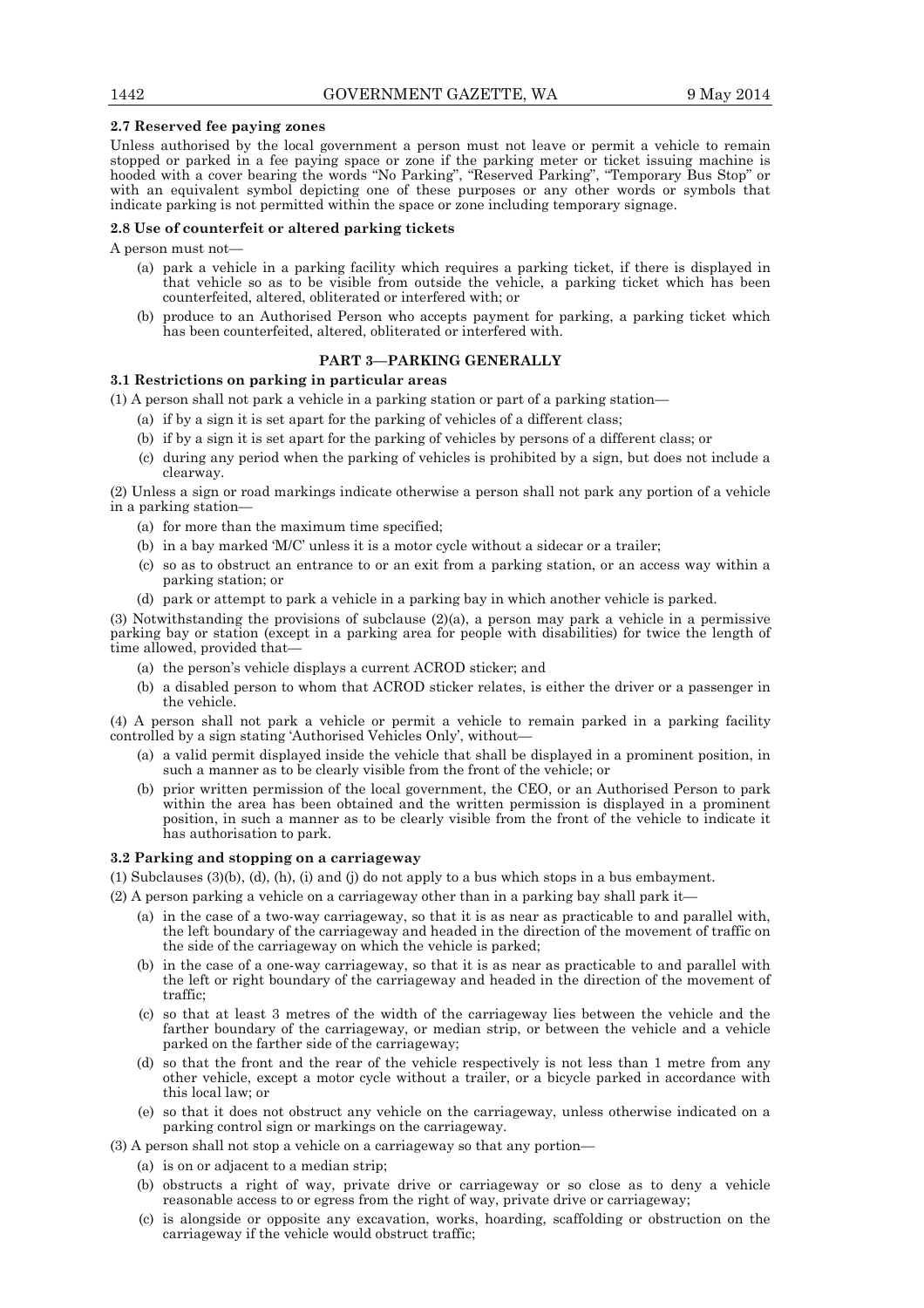- (d) is on or within 10 metres of any portion of a carriageway bounded by a traffic island;
- (e) is on any pedestrian crossing;
- (f) is within 10 metres of the departure side or within 20 metres of the approach side of a children's crossing or pedestrian crossing;
- (g) is within 20 metres of either the approach side or the departure side of the nearest rail of a railway level crossing;
- (h) is between the boundaries of a carriageway and any double longitudinal line consisting of two continuous dividing lines or a continuous dividing line and a broken or dotted line, unless there is a distance of at least 3 metres clear between the vehicle and the nearer continuous dividing line;
- (i) is contrary to a clearway sign referable to that part;
- (j) if by a sign it is set apart for the parking of vehicles of a different class; or
- (k) if by a sign it is set apart for the parking of vehicles by persons of a different class,

unless the person stops the vehicle at a place on a length of carriageway, or in an area, to which a parking control sign applies and the person is permitted to stop at that place under this local law.

## **3.3 When parallel and right-angled parking apply**

(1) Where a traffic sign associated with a parking area is not inscribed with the words 'angle parking' (or with an equivalent symbol depicting this purpose), then unless a sign associated with the parking area indicates, or marks on the carriageway indicate, that vehicles have to park in a different position, where the parking area is—

- (a) adjacent to the boundary of a carriageway, a person parking a vehicle in the parking area shall park it as near as practicable to and parallel with that boundary; or
- (b) at or near the centre of the carriageway, a person parking a vehicle in that parking area shall park it at approximately right angles to the centre of the carriageway.

(2) Clause 3.3(1)(a) does not apply to the rider of a motor cycle if the rider positions the motor cycle so at least one wheel is as near as practicable to the far left or far right side of the carriageway.

### **3.4 When angle parking applies**

(1) This clause does not apply to—

- (a) a passenger vehicle or a commercial vehicle with a mass including any load, of over three tonnes; or
- (b) a person parking a motor cycle without a trailer.

(2) Where a sign associated with a parking area is inscribed with the words 'angle parking' (or with an equivalent symbol depicting this purpose), a person parking a vehicle in the area shall park the vehicle at an angle of approximately 45 degrees to the centre of the carriageway unless otherwise indicated by the inscription on the parking sign or marks on the carriageway that indicate the required angle of parking.

(3) Where a sign associated with an angle parking area is inscribed with the words 'reverse in' a person parking a vehicle in the area shall reverse the vehicle into the parking bay so that the vehicle is driven forward when it is leaving the parking bay.

#### **3.5 Heavy and long vehicles**

(1) A person shall not park a vehicle or any combination of vehicles that, together with any projection on or load carried by the vehicle or combination of vehicles, is 7.5 metres or more in length or exceeds a GVM of 4.5 tonnes-

- (a) on a carriageway for any period exceeding one hour, unless actively engaged in the picking up or setting down of goods; or
- (b) on a carriageway except on the shoulder of the carriageway, or in a truck bay or other area set aside for the parking of heavy or long vehicles.

(2) Nothing in this clause mitigates the limitations or condition imposed by any other clause in this local law, any other written law or traffic sign relating to the parking or stopping of vehicles.

#### **3.6 Authorised Person may order vehicle on thoroughfare to be moved**

A person shall not park a vehicle on any part of a thoroughfare in contravention of this local law after an Authorised Person has directed that person to move the vehicle.

## **3.7 Authorised Person**

(1) An Authorised Person**—** 

- (a) may mark the tyres of a vehicle parked in a parking facility with chalk or any other nonindelible substance for a purpose connected with or arising out of his or her duties or powers;
- (b) take a valve stem reading of the vehicle;
- (c) record vehicle registration numbers; and
- (d) place a notice or parking fact sheet upon a vehicle.

(2) A person shall not remove a mark made by an Authorised Person so that the purpose of the affixing of such a mark is defeated or likely to be defeated.

(3) An Authorised Person may in the course of performing his duties, park contrary to the provisions of a parking control sign for the minimum amount of time required to complete those duties.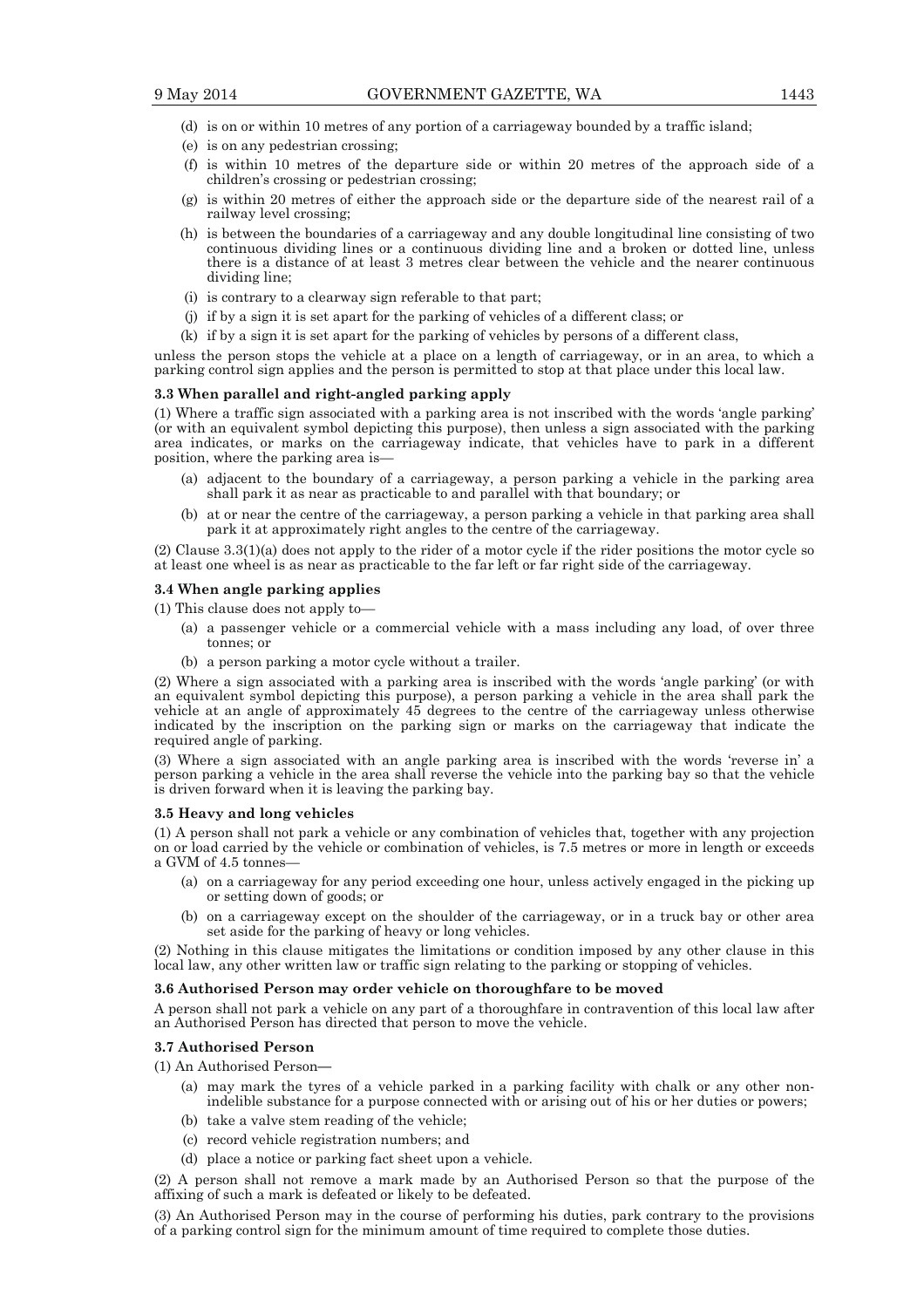## **3.8 No movement of vehicles to avoid time limitation**

(1) Where the parking of vehicles in a parking facility is permitted for a limited time, a person shall not move a vehicle within the parking facility so that the total time of parking exceeds the maximum time allowed for parking in the parking facility, unless the vehicle has first been removed from the parking facility for at least one hour.

(2) Where the parking of vehicles in a thoroughfare is permitted for a limited time, a person shall not move a vehicle along a section of thoroughfare so that the total time of parking exceeds the maximum time permitted, unless the vehicle has first been removed from that section of thoroughfare for at least one hour.

(3) *A section of thoroughfare* ends and another begins whenever an intersecting carriageway occurs.

## **3.9 No parking of vehicles exposed for sale and in other circumstances**

A person shall not park a vehicle on any portion of a thoroughfare—

- (a) for the purpose of exposing it for sale or hire;
- (b) if that vehicle is not licensed under the Road Traffic Act;
- (c) if that vehicle is a trailer or a caravan unattached to a motor vehicle; or
- (d) for the purpose of effecting repairs to it, other than the minimum repairs necessary to enable the vehicle to be moved to a place other than a thoroughfare.

## **3.10 Parking on private land**

(1) In this clause a reference to 'land' does not include land**—** 

- (a) which belongs to the local government;
	- (b) of which the local government is the management body under the *Land Administration Act 1997*; or
	- (c) which is an 'otherwise unvested facility' within section 3.53 of the Act.

(2) A person shall not park a vehicle on private land without the consent of the owner or occupier of the land on which the vehicle is parked.

(3) Where the owner or occupier of private land, by a sign referable to that land or otherwise, consents to the parking of vehicles of a specified class or classes on the land for a limited period, a person shall not park a vehicle on the land otherwise than in accordance with the consent.

(4) The owner or occupier of private land shall not permit a Private Property Parking Enforcement Agreement sign to remain erected and visible to the public if the owner or occupier no longer has a current private property parking enforcement agreement with the local government.

## **3.11 Parking on reserves**

No person other than an employee of the local government in the course of his or her duties or a person authorised by the local government shall drive or park a vehicle upon or over any portion of a reserve other than upon an area specifically set aside for that purpose.

### **3.12 Right of ways**

A person must not park a vehicle at anytime in a right of way.

### **3.13 Suspension of parking limitations for urgent, essential or official duties**

(1) Where by a sign the parking of vehicles is permitted for a limited time on a portion of a thoroughfare or parking facility, the local government, the CEO or an Authorised Person, may, subject to the Code, permit a person to park a vehicle in that portion of the thoroughfare or parking facility for longer than the permitted time in order that the person may carry out urgent, essential or official duties.

(2) Where permission is granted under subclause (1), the local government, the CEO or an Authorised Person may prohibit the use by any other vehicle of that portion of the thoroughfare or parking facility to which the permission relates, for the duration of that permission.

## **3.14 Event parking**

(1) For the purpose of this clause an *event* means an activity or occurrence approved by the local government which warrants the setting aside of any parking facility.

(2) The local government may by use of signs set aside for any period specified on the signs, any parking facility for the parking of vehicles by persons attending an event.

(3) A person must not park a vehicle in a parking facility set aside under sub-clause (2) during the period for which it is set aside unless—

- (a) a ticket purchased from the local government with respect to the event shall be displayed in a prominent position, in such a manner as to be clearly visible from the front of the vehicle;
- (b) such alternate method of payment for parking as may be authorised by the local government is made; or
- (c) such alternative method of parking control as authorised by the local government has been actioned.

## **PART 4—PARKING AND STOPPING GENERALLY**

## **4.1 No stopping and no parking signs, and yellow edge lines**

(1) A person shall not stop a vehicle on a length of carriageway or in an area to which a 'no stopping' sign applies.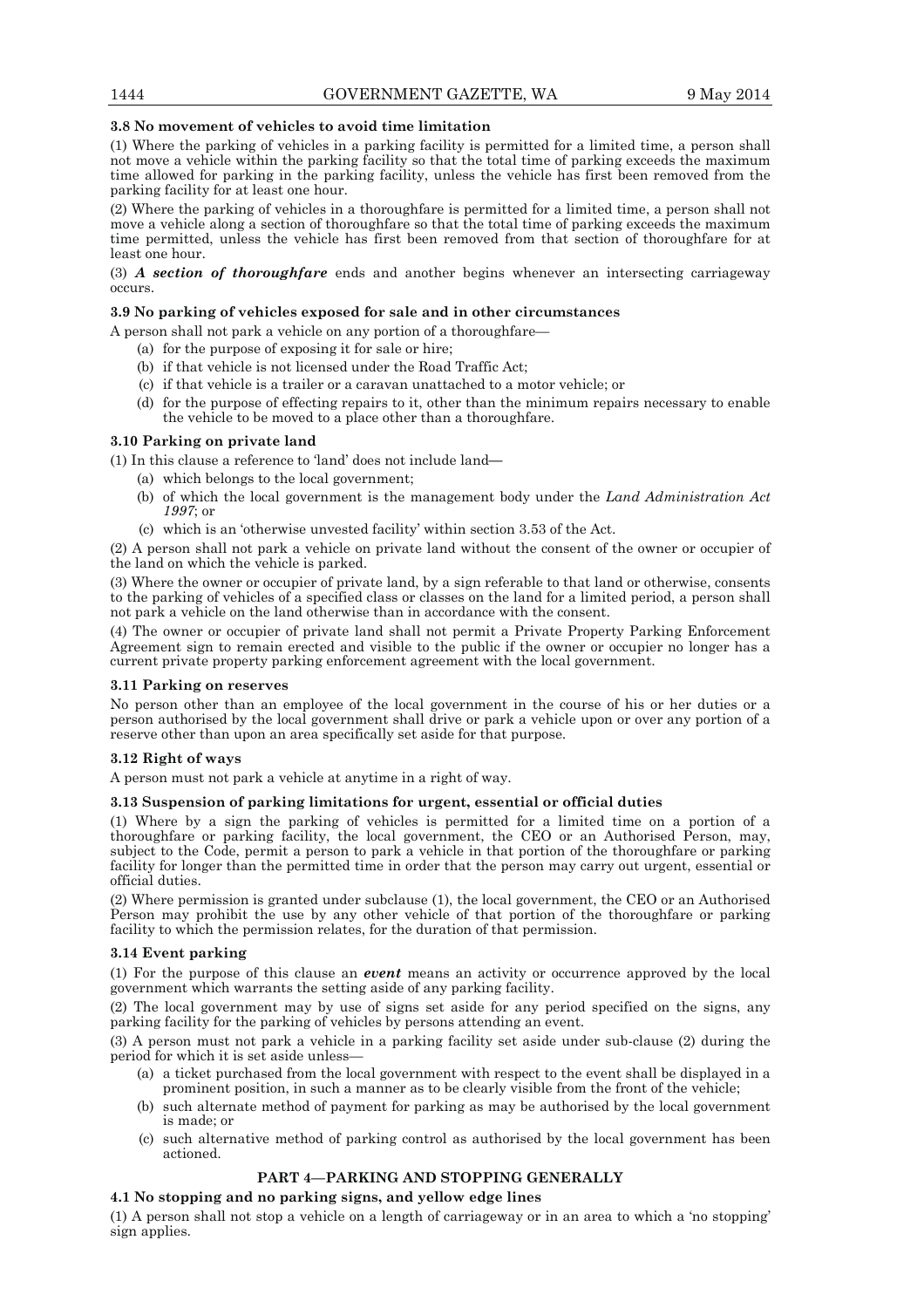(2) A person shall not stop a vehicle at the side of a carriageway marked with a continuous yellow edge line.

(3) A person shall not park a vehicle on a length of carriageway or in an area to which a 'no parking' sign applies, unless the driver—

- (a) is dropping off, or picking up, passengers or goods;
- (b) does not leave the vehicle unattended; and
- (c) completes the dropping off, or picking up, of the passengers or goods within 2 minutes of stopping and drives on.

#### **4.2 Stopping at intersections**

(1) A person shall not stop any portion of a vehicle on a thoroughfare within 20 metres from the nearest point of an intersecting carriageway at an intersection with traffic-control signals, unless the person stops at a place on a length of thoroughfare, or in an area, to which a parking control sign applies and the person is permitted to stop at the place under this local law.

(2) A person shall not stop any portion of a vehicle on a thoroughfare so that any portion of the vehicle is within 10 metres of the prolongation of the nearer edge of any intersecting carriageway (without traffic-control signals) intersecting that carriageway on the side on which the vehicle is stopped, unless the person stops—

- (a) at a place on the thoroughfare, or in an area, to which a parking control sign applies and the person is permitted to stop at that place under this local law; or
- (b) if the intersection is a T-intersection—along the continuous side of the continuing carriageway at the intersection.

## **PART 5—STOPPING IN ZONES FOR PARTICULAR VEHICLES**

#### **5.1 Stopping in a loading zone**

A person shall not stop a vehicle in a loading zone—

- (a) unless it is a commercial vehicle continuously engaged in the picking up or setting down of goods;
- (b) for longer than a time indicated on the loading zone sign; or
- (c) longer than 30 minutes (if no time is indicated on the sign).

#### **5.2 Stopping in a taxi zone or a bus zone**

(1) A person shall not stop a vehicle in a taxi zone, unless that person is driving a taxi.

(2) A person shall not stop a vehicle in a bus zone unless that vehicle is a bus that is permitted to stop at the bus zone by information on or with the 'bus zone' sign applying to the bus zone.

#### **5.3 Stopping in a mail zone**

A person shall not stop a vehicle in a mail zone unless authorised under a written law.

#### **5.4 Construction site vehicle parking**

- (1) In this clause unless the context otherwise requires
	- *construction site* means any land subject to development;

*construction site vehicle* means a commercial vehicle or a heavy goods vehicle;

*daily fee* means the applicable daily fee as determined in accordance with section 6.16 of the Act;

- *development* means the demolition, erection, construction, alteration of or addition to any building or structure on land or the carrying out on land of any excavation or other works;
- *eligible person* means an owner or occupier of a construction site or any builder carrying out work on a construction site;
- *establishment fee* means the applicable establishment fee as determined in accordance with section 6.16 of the Act;
- *work zone* means any carriageway or part of a carriageway, whether or not marked as a metered space, parking bay or ticket machine zone, which is set aside by the local government by a sign, for a period specified on the sign, for the stopping or parking of construction site vehicles.

(2) An eligible person seeking to establish a work zone adjacent to a construction site may apply in writing to the local government, which may approve or refuse the application.

(3) Where the local government approves an application, it is to give the applicant written notice specifying—

- (a) the number and location of work zones the applicant may use;
- (b) the times during which the stopping or parking of construction site vehicles is permitted in the work zone;
- (c) the period for which the approval is valid;
- (d) any conditions to which the approval of the local government is subject; and
- (e) the amount of the establishment fee and daily fee applicable.

(4) The local government is to set aside a work zone in accordance with the notice referred to in subclause (3) within 14 days from the date of payment of the establishment fee.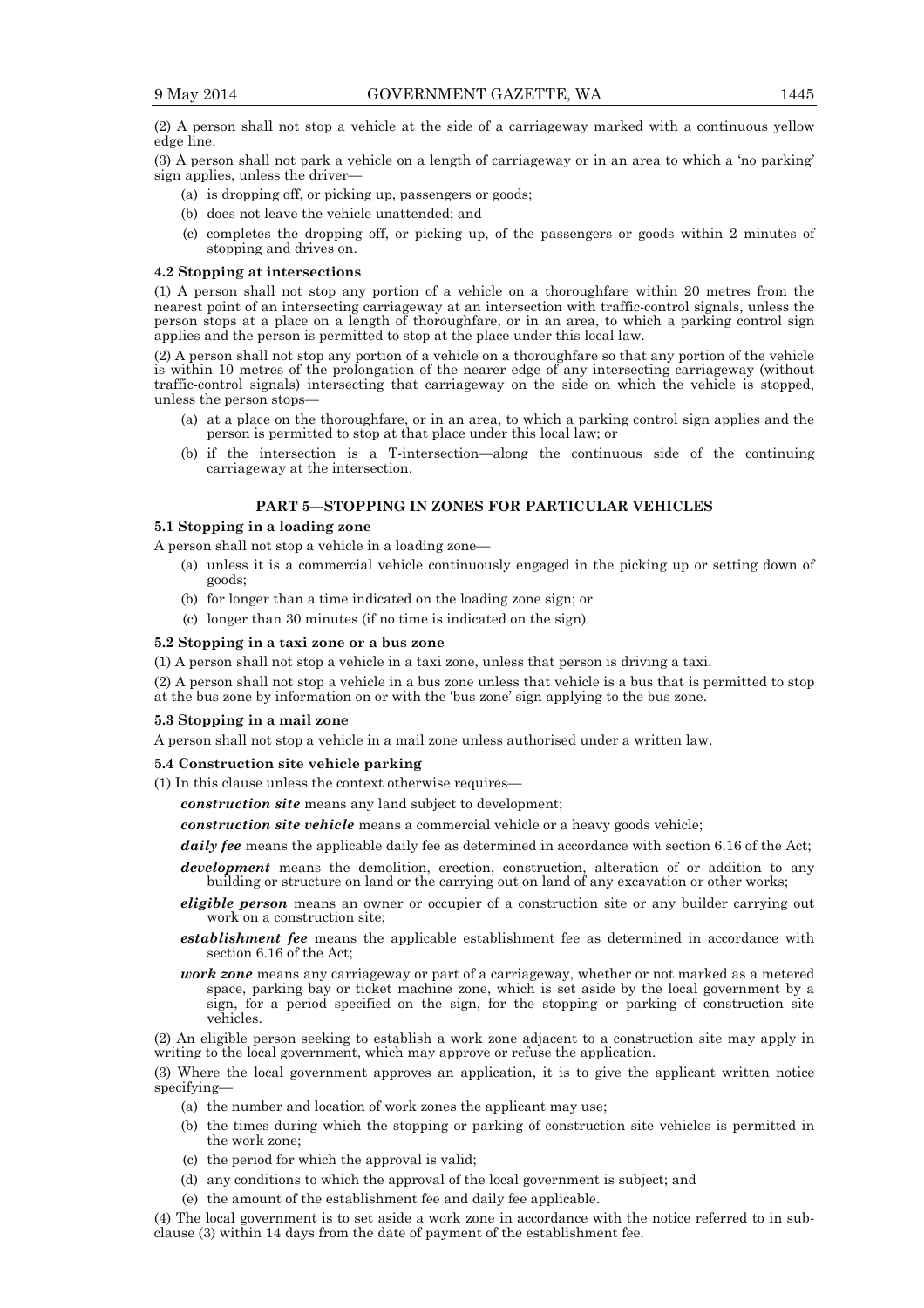(5) An eligible person must, in addition to the establishment fee, pay to the local government a daily fee for each day that a work zone is set aside.

(6) The daily fee is payable monthly in advance.

(7) Where the local government has approved an application to establish a work zone adjacent to a construction site, the local government may cancel its approval by written notice to the applicant in the event that, the applicant or any person authorised by the applicant to use the work zone stops or parks a vehicle other than in accordance with—

- (a) any condition stipulated in the notice issued to the applicant pursuant to sub-clause (3);
- (b) any sign applicable to the work zone;
- (c) the applicant fails to pay the daily fee as required pursuant to subclause (5); or
- (d) if the local government or a person authorised by the local government requires access to or near the place where the work zone is situated, for the purposes of carrying out works in or near the vicinity of that place.

(8) A person must not stop or park a vehicle in a work zone unless the person is driving a vehicle that is—

- (a) engaged in construction work in or near the zone; or
- (b) permitted to stop in the works zone in accordance with this local law.

## **5.5 Other limitations in zones**

A person shall not stop a vehicle in a zone to which a traffic sign applies if stopping the vehicle would be contrary to any limitation in respect to classes of persons or vehicles, or specific activities allowed, as indicated by additional words on a traffic sign that applies to the zone.

## **PART 6—OTHER PLACES WHERE STOPPING IS RESTRICTED**

## **6.1 Stopping in a shared zone**

A person shall not stop a vehicle in a shared zone unless—

- (a) the person stops a vehicle at a place on a length of carriageway, or in an area, to which a parking control sign applies and the person is permitted to stop at that place under this local law;
- (b) the person stops a vehicle in a parking bay and the person is permitted to stop in the parking bay under this local law; or
- (c) the person is engaged in door-to-door delivery or collection of goods, or in the collection of waste or garbage.

## **6.2 Double parking**

(1) A person shall not stop a vehicle so that any portion of the vehicle is between any other stopped vehicle and the centre of the carriageway.

(2) This clause does not apply to—

- (a) a vehicle stopped in traffic; or
- (b) a vehicle angle parking on the side of the carriageway or in a median strip parking area, in accordance with this local law.

### **6.3 Stopping near an obstruction**

A person shall not stop a vehicle on a carriageway near an obstruction on the carriageway in a position that further obstructs traffic on the carriageway.

### **6.4 Stopping in a bus lane, transit lane or truck lane**

A driver shall not stop in—

- (a) a bus lane;
- (b) a transit lane;
- (c) a truck lane; or
- (d) a bicycle lane,

unless the driver is driving a public bus or taxi, and is dropping off, or picking up, passengers.

## **6.5 Stopping on a bridge, causeway, ramp or in a tunnel**

(1) A person shall not stop a vehicle on a bridge, causeway, ramp or similar structure unless—

- (a) the carriageway is at least as wide on the structure as it is on each of the approaches and a sign does not prohibit stopping or parking; or
- (b) the person stops a vehicle at a place on a length of carriageway, or in an area to which a parking control sign applies and the person is permitted to stop at that place under this local law.

(2) A person shall not stop a vehicle in a tunnel or underpass unless—

- (a) the carriageway is at least as wide in the tunnel or underpass as it is on each of the approaches and a sign does not prohibit stopping or parking; or
- (b) the vehicle is a bus stopped at a bus stop, or in a bus zone or parking area marked on the carriageway, for the purpose of setting down or taking up passengers.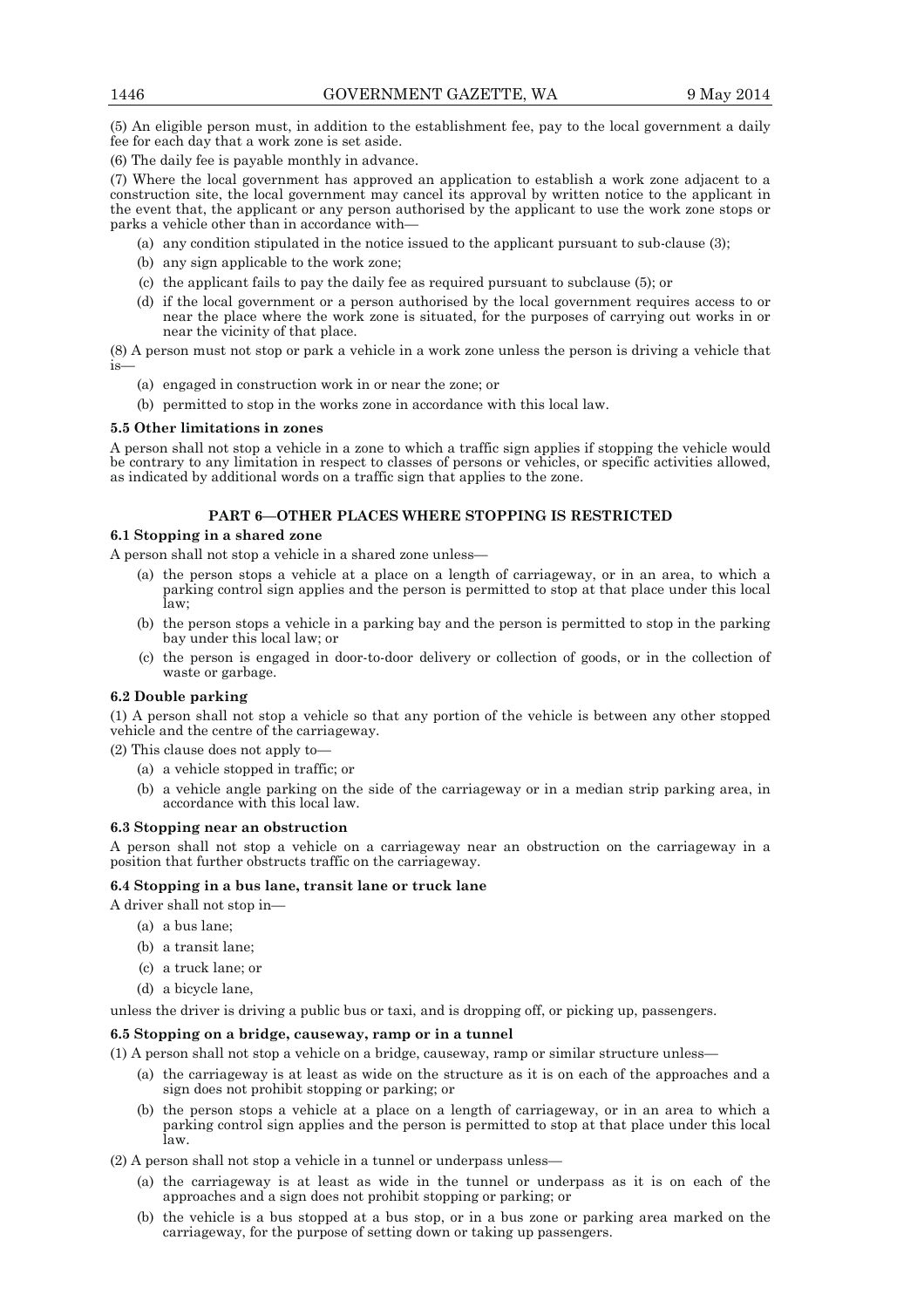#### **6.6 Stopping on crests and curves**

(1) Subject to subclause (2), a person shall not stop a vehicle on, or partly on, a carriageway within the parking region, in any position where it is not visible to the driver of an overtaking vehicle, from a distance of 50 metres.

(2) A person may stop a vehicle on a crest or curve on a carriageway within the parking region if the vehicle stops at a place on the carriageway, or in an area, to which a parking control sign applies and the vehicle is permitted to stop at that place under this local law.

## **6.7 Stopping near a fire hydrant**

A person shall not stop a vehicle so that any portion of the vehicle is within one metre of a fire hydrant or fire plug or of any sign or mark indicating the existence of a fire hydrant or fire plug, unless—

- (a) the person is driving a public bus, and stops in a bus zone or at a bus stop and does not leave the bus unattended; or
- (b) the person is driving a taxi and stops in a taxi zone and does not leave the taxi unattended.

#### **6.8 Stopping near a bus stop**

(1) A person shall not stop a vehicle so that any portion of the vehicle is within 20 metres of the approach side of a bus stop or within 10 metres of the departure side of a bus stop, unless—

- (a) the vehicle is a public bus stopped to take up or set down passengers; or
- (b) the person stops at a place on a length of carriageway, or in an area, to which a parking control sign applies and the person is permitted to stop at that place under this local law.
- (2) In this clause a trailer attached to a public bus is deemed to be a part of the public bus.

#### **6.9 Stopping on a path, median strip or traffic island**

A person shall not stop a vehicle (other than a bicycle) so that any portion of the vehicle is on a traffic island, dividing strip or median strip, unless the vehicle stops in an area to which a parking control sign applies and the vehicle is permitted to stop at that place under this local law.

### **6.10 Stopping on a verge**

(1) A person shall not stop—

- (a) a vehicle (other than a bicycle);
- (b) a commercial vehicle with a GMV in excess of 2.5 tonnes, or bus, or a trailer or caravan unattached to a motor vehicle; or
- (c) a vehicle during any period when stopping of vehicles on that verge is prohibited by a sign adjacent and referable to that verge,

so that any portion of it is on a verge.

(2) Subclause (1)(a) does not apply to the driver if he or she is the owner or occupier of a premises that abuts the verge or is a person authorised by the owner or occupier of those premises to park the vehicle so that any portion of it is on the verge.

(3) Subclause (1)(b) does not apply to a commercial vehicle when it is being loaded or unloaded with reasonable expedition with goods or materials collected from or delivered to the premises that abuts the verge on which the commercial vehicle is parked, (but in any event not for any period exceeding 3 consecutive hours between the hours of 7am and 6pm WAST and not at any other time), provided no obstruction is caused to the passage of any other vehicle or person using a carriageway or path.

(4) Notwithstanding subclause (2) and (3), clause 4.2 applies.

#### **6.11 Driving over a residential verge**

A person must not drive a vehicle over or across a residential verge adjacent to a length of carriageway to access a private driveway or an adjacent verge.

#### **6.12 Obstructing access to a path or crossover**

(1) A person shall not stop a vehicle so that any portion of the vehicle is in front of a path or in a position that obstructs access or egress by other vehicles or pedestrians to that path, unless—

- (a) the driver is dropping off or picking up passengers and shall not remain for longer than 2 minutes; or
- (b) the driver stops in a parking bay and the driver is permitted to stop in the parking bay under this local law.

(2) A person shall not stop a vehicle on or across a crossover or other way of access for vehicles travelling to or from adjacent land, unless—

- (a) the vehicle is dropping off, or picking up, passengers and shall not remain for longer than 2 minutes;
- (b) the vehicle stops in a parking bay and the vehicle is permitted to stop in the parking bay under this local law; or
- (c) the driver is the owner or occupier of the premises that abuts the crossover or is a person permitted by the owner or occupier of the premises.

(3) A person shall not park a vehicle on a crossover if any portion of the vehicle obstructs a footpath or prolongation thereof.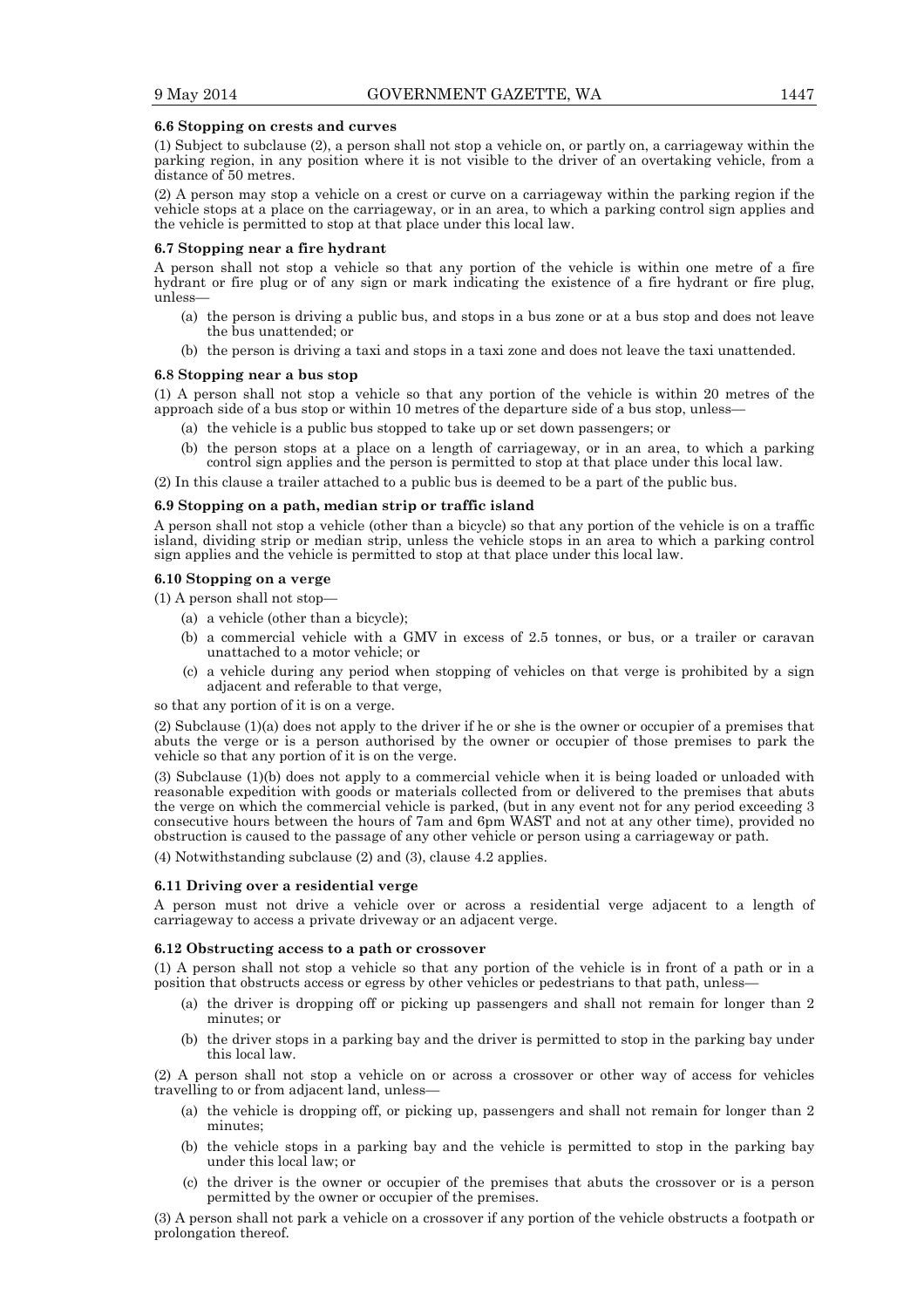## **6.13 Stopping near a public letter box**

A person shall not stop a vehicle other than a postal vehicle, so that any portion of the vehicle is within 3 metres of a public letter box, unless the vehicle stops at a place on a length of carriageway, or in an area, to which a parking control sign applies and the vehicle is permitted to stop at that place under this local law.

## **6.14 Stopping on a carriageway with a bicycle parking sign**

A person shall not stop a vehicle (other than a bicycle) on a length of carriageway to which a 'bicycle parking' sign applies, unless the vehicle is dropping off or picking up passengers.

### **6.15 Stopping on a carriageway with motor cycle parking sign**

A person shall not stop a vehicle on a length of carriageway, or in a parking bay to which a 'motor cycle parking' sign applies, or an area marked 'M/C', unless the vehicle is a motor cycle.

## **PART 7—RESIDENTIAL PARKING PERMITS**

## **7.1 Eligibility for a residential parking permit**

The local government may issue a residential parking permit to a person who is—

- (a) the occupier of a residential dwelling adjoining a carriageway within the parking region; and
- (b) the owner of a vehicle registered under the Road Traffic Act at the address shown on the application for the residential parking permit.

## **7.2 Types of residential parking permits**

The residential parking permit may be issued as—

- (a) an annual permit for a period of not more than 12 months, expiring on 31 December of the year of issue; or
- (b) a temporary residential parking permit for a period of not more than 6 months.

## **7.3 Where residential parking permits apply**

Where the parking of a vehicle on any part of a carriageway within the parking region is prohibited for more than a specified time, or in a ticket parking zone without an unexpired parking ticket being displayed within the vehicle, or in a parking fee zone requiring the fee to be paid, the holder of a permit issued under this clause is exempt from such prohibition—provided that such exemption shall only apply—

- (a) to the part of the carriageway specified in the permit;
- (b) if the permit is displayed inside the vehicle in a prominent position, in such a manner as to be clearly visible from the front of the vehicle;
- (c) if the permit was validly issued and has not expired; and
- (d) if the permit holder occupies the premises in respect of which the permit is issued.

#### **7.4 Where residential parking permits do not apply**

The residential permit does not apply to—

- (a) areas covered by paid parking, except in an area designated by the local government; or
- (b) adjacent to commercial premises where time limited parking applies.

#### **7.5 Return of residential parking permits to the local government**

A residential parking permit holder who ceases to occupy the premises or own a vehicle for which a residential parking permit was issued, shall remove any permit displayed in or affixed to the windscreen of any vehicle and return the permit(s) to the local government.

#### **7.6 Revoking a residential parking permit**

The local government may revoke a residential parking permit or visitor parking permit if the permit holder breaches any of the conditions for its use or the prerequisites for the issue of the permit no longer apply.

## **7.7 Counterfeit or altered residential parking permit**

A person must not use or display in a vehicle, a residential or visitors parking permit that has in any way been counterfeited, altered, obliterated or interfered with.

#### **7.8 Residential parking permit replacement**

The local government may issue a replacement residential or visitors parking permit when a written application is made and the appropriate fee is paid.

#### **7.9 Fees payable**

Fees payable for the issue of a permit shall be determined in accordance with section 6.16 of the Act.

## **PART 8—MISCELLANEOUS**

## **8.1 Impersonating an Authorised Person**

A person who is not an Authorised Person of the local government must not impersonate or assume the duties of an Authorised Person.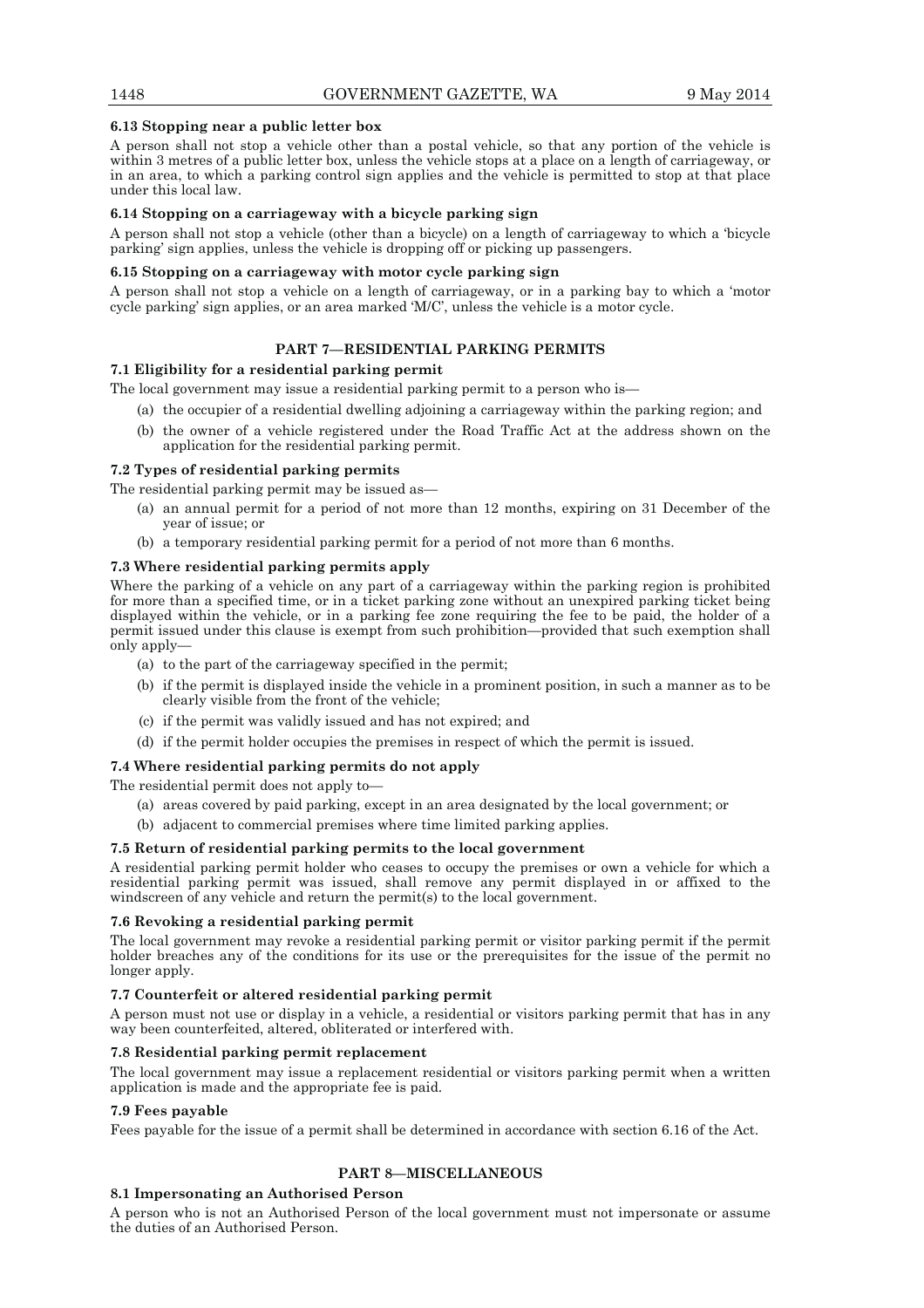## **8.2 Obstructing an Authorised Person**

A person must not obstruct or hinder an Authorised Person in the execution of his or her duties.

### **8.3 Removal of notices from a vehicle**

A person, other than the owner or driver of the vehicle or a person acting under the direction of the owner or driver of the vehicle, shall not remove from the vehicle any notice put on the vehicle by an Authorised Person.

## **8.4 Unauthorised signs and defacing signs**

A person shall not without the authority of the local government—

- (a) mark, set up or exhibit a sign purporting to be or resembling a sign marked, set up or exhibited by the local government under this local law;
- (b) remove, deface or misuse a sign or property, set up or exhibited by the local government under this local law or attempt to do any such act; or
- (c) affix a board, sign, placard, notice or other thing to or paint or write upon any part of a sign set up or exhibited by the local government under this local law.

### **8.5 Contravention of signs**

An inscription or symbol on a sign operates and has effect according to its tenor and a person contravening the direction on a sign commits an offence under this local law.

### **8.6 General provisions about signs**

A sign marked, erected, set up, established or displayed on or near a thoroughfare is, in the absence of evidence to the contrary presumed to be a sign marked, erected, set up, established or displayed under the authority of this local law.

## **8.7 Damage to parking areas and associated infrastructure**

(1) A person shall not, nor attempt to, remove, damage, deface, misuse or interfere with any part of a parking station, parking facility, parking area or any infrastructure appurtenant to those areas.

(2) A person shall not operate or attempt to operate a ticket issuing machine or pay station except in accordance with the operating instructions appearing on those devices.

### **8.8 Special purpose and emergency vehicles**

Notwithstanding anything to the contrary in this local law, the driver of—

- (a) a special purpose vehicle may, only in the course of performing his or her duties and when it is expedient and safe to do so, stop or park the vehicle in any place, at any time;
- (b) an emergency vehicle may, in the course of performing his or her duties and when it is expedient and safe to do so or where he or she honestly and reasonably believes that it is expedient and safe to do so, stop or park the vehicle at any place, at any time.

### **8.9 Vehicles not to obstruct a public place**

(1) A person shall not park or leave a vehicle, or any part of a vehicle, in a public place so that it obstructs the use of any part of that public place without the permission of the local government or unless authorised under any written law.

(2) A vehicle which is parked in any portion of a public place where vehicles may be lawfully parked, is deemed to cause an obstruction and may be impounded where-

- (a) the vehicle is parked for any period exceeding 24 hours;
- (b) the vehicle is so parked during any period in which the parking of vehicles is prohibited or restricted by a sign; or
- (c) the vehicle is abandoned, unregistered or disused.

## **PART 9—PENALTIES**

### **9.1 Offences and penalties**

(1) Any person who fails to do anything required or directed to be done under this local law, or who does anything, which under this local law that person is prohibited from doing, commits an offence.

(2) An offence against any provision of this local law is a prescribed offence for the purposes of section 9.16(1) of the Act.

(3) Any person who commits an offence under this local law shall be liable, upon conviction, to a penalty not less than \$250 and not exceeding \$5 000 and if the offence is of a continuing nature, to an additional penalty not exceeding \$500 for each day or part of a day during which the offence has continued.

(4) The amount appearing in the final column of Schedule 2 directly opposite a clause specified in that Schedule is the modified penalty for an offence against that clause.

## **9.2 Form of notices**

For the purposes of this local law—

- (a) the form of the notice referred to in section 9.13 of the Act is that of Form 1 in Schedule 1 of the *Local Government (Functions and General) Regulations 1996*;
- (b) the form of the infringement notice referred to in section 9.17 of the Act is that of Form 2 in Schedule 1 of the *Local Government (Functions and General) Regulations 1996*; and
- (c) the form of the infringement withdrawal notice referred to in section 9.20 of the Act is that of Form 3 in Schedule 1 of the *Local Government (Functions and General) Regulations 1996*.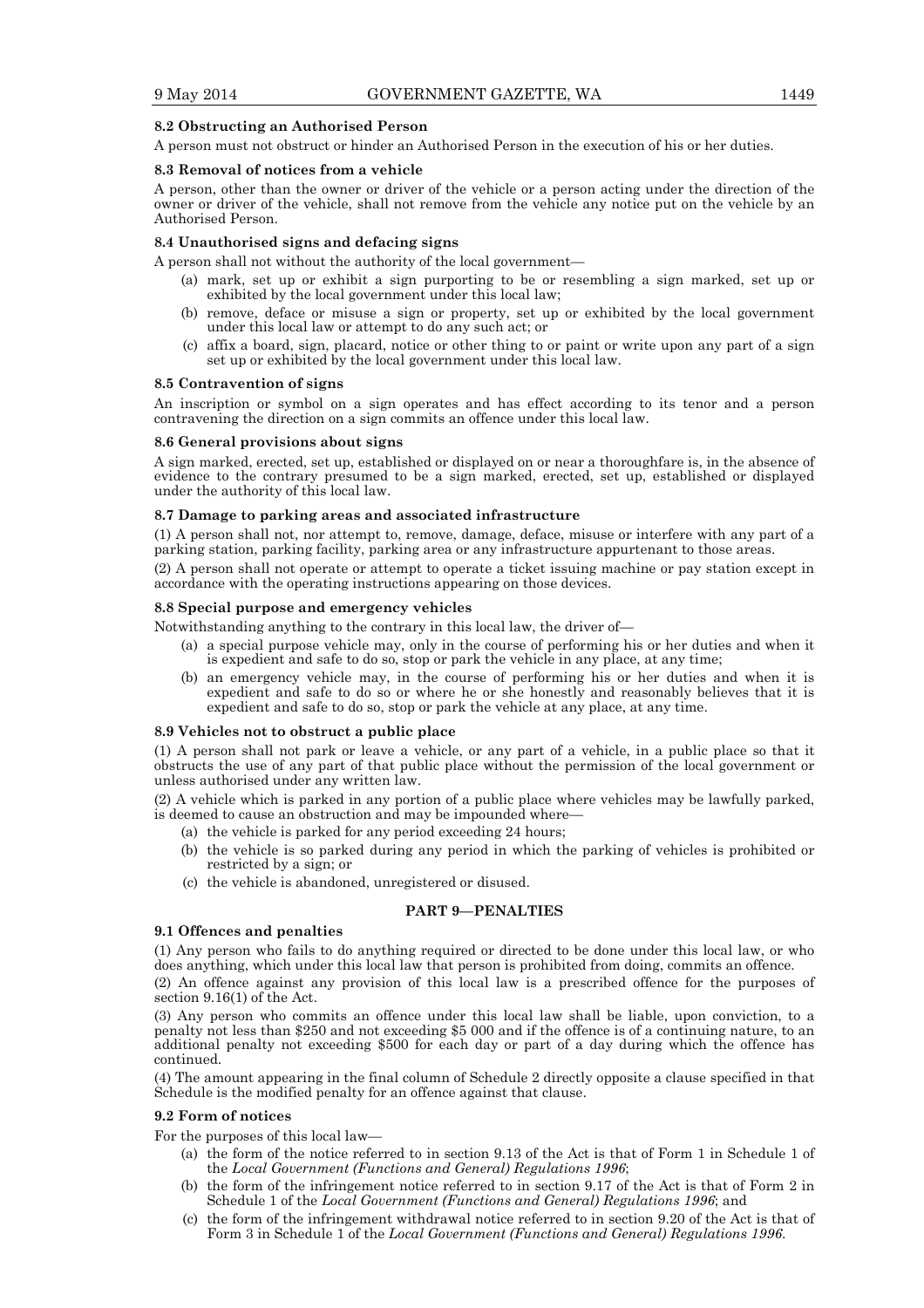# *Schedule 1*  PARKING REGION

[Clause 1.7(1)]

The parking region is the whole area within the boundaries of the local government but excludes the following portions—

- 1. the approach and departure prohibition areas of all existing and future traffic-control signal installations as determined by the Commissioner of Main Roads;
- 2. prohibition areas applicable to all existing and future bridges and subways as determined by the Commissioner of Main Roads; and
- 3. any road which comes under the control of the Commissioner of Main Roads unless the control of parking and parking facilities on that road is carried out subject to the control and direction of the Commissioner of Main Roads or has been delegated by the Commissioner to the local government.

# *Schedule 2*  PRESCRIBED OFFENCES

————

|                    |               |                                                                                                                                        | [Clause $9.1(4)$ ]        |
|--------------------|---------------|----------------------------------------------------------------------------------------------------------------------------------------|---------------------------|
| <b>Item</b><br>No. | Clause<br>No. | Nature of offence                                                                                                                      | Modified<br>penalty<br>\$ |
| 1.                 | 2.2(1)(b)     | Failure to park wholly within parking bay                                                                                              | 80                        |
| 2.                 | 2.2(1)(c)     | Parking against the flow of traffic                                                                                                    | 80                        |
| 3.                 | 2.2(3)        | Failure to park wholly within parking area                                                                                             | 80                        |
| 4.                 | 2.3(a)        | Parked in fee paying area contrary to instructions                                                                                     | 80                        |
| 5.                 | 2.3(b)        | Necessary fees not paid                                                                                                                | 80                        |
| 6.                 | 2.4           | Parking contrary to signage where fees are payable                                                                                     | 80                        |
| 7.                 | 2.5(a)        | Parking with an expired parking ticket                                                                                                 | 60                        |
| 8.                 | 2.5(b)        | Failing to clearly display parking ticket                                                                                              | 80                        |
| 9.                 | 2.7           | Stopping a vehicle when stopping is not permitted within a<br>fee paying zone                                                          | 80                        |
| 10.                | 2.8           | Use counterfeit or altered parking ticket                                                                                              | 500                       |
| 11.                | 3.1(1)(a)     | Parking wrong class of vehicle                                                                                                         | 80                        |
| 12.                | 3.1(1)(b)     | Parking by persons of a different class                                                                                                | 80                        |
| 13.                | 3.1(1)(c)     | Parking during prohibited period, excluding clearways                                                                                  | 80                        |
| 14.                | 3.1(2)(a)     | Parked in excess of maximum time                                                                                                       | 80                        |
| 15.                | 3.1(2)(b)     | Parking vehicle in motor cycle only area                                                                                               | 80                        |
| 16.                | 3.1(2)(c)     | Causing obstruction in parking station                                                                                                 | 80                        |
| 17.                | 3.1(2)(d)     | Parking or attempting to park a vehicle in a parking bay<br>occupied by another vehicle                                                | 80                        |
| 18.                | 3.1(4)(b)     | Parking without permission in an area designated for<br>'Authorised Vehicles Only'                                                     | 80                        |
| 19.                | 3.2(2)(a)     | Failure to park as near as practicable to the left side of the<br>carriageway                                                          | 80                        |
| 20.                | 3.2(2)(b)     | Failure to park as near as practicable to the side of the<br>carriageway along a one way carriageway                                   | 80                        |
| 21.                | 3.2(2)(c)     | Parked within 3 metres of the farther carriageway boundary,<br>median strip or a vehicle parked on the farther carriageway<br>boundary | 80                        |
| 22.                | 3.2(2)(d)     | Parking closer than 1 metre from another vehicle                                                                                       | 80                        |
| 23.                | 3.2(2)(e)     | Causing obstruction                                                                                                                    | 80                        |
| 24.                | 3.2(3)(a)     | Parked on or adjacent to a median strip                                                                                                | 80                        |
| 25.                | 3.2(3)(b)     | Denying reasonable access to a private drive or right of way<br>or carriageway                                                         | 100                       |
| 26.                | 3.2(3)(c)     | Stopped beside excavation or obstruction so as to obstruct<br>traffic                                                                  | 80                        |
| 27.                | 3.2(3)(d)     | Stopped within 10 metres of traffic island                                                                                             | 80                        |
| 28.                | 3.2(3)(e)     | Stopped on pedestrian crossing                                                                                                         | 100                       |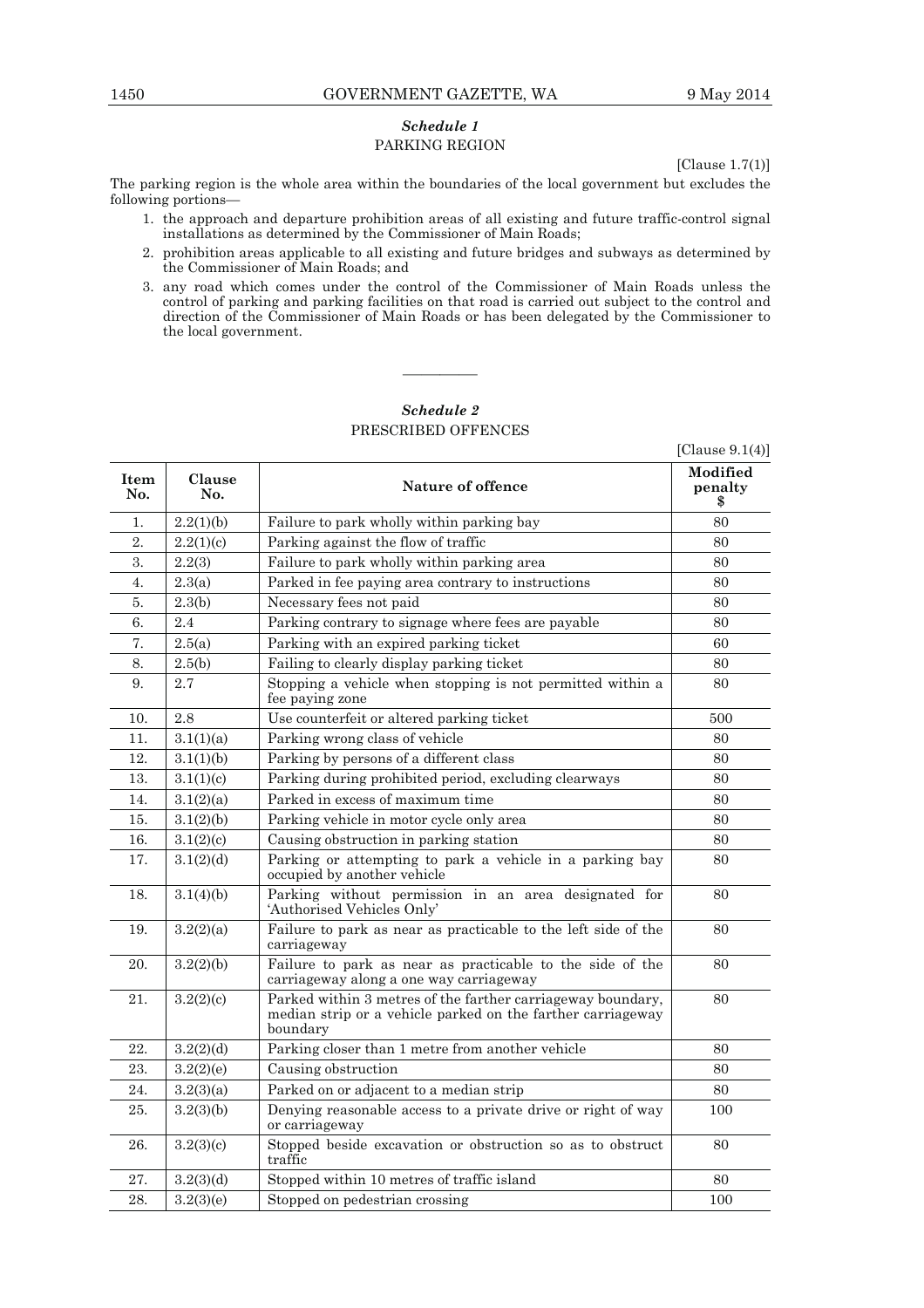|  | 451 |  |
|--|-----|--|

| Item<br>No. | Clause<br>No.      | Nature of offence                                                                                                                             | Modified<br>penalty<br>\$ |
|-------------|--------------------|-----------------------------------------------------------------------------------------------------------------------------------------------|---------------------------|
| 29.         | 3.2(3)(f)          | Stopped vehicle within 10 metres of departure side or 20<br>metres approach side of a children's or pedestrian crossing                       | 80                        |
| 30.         | 3.2(3)(g)          | Stopped vehicle within 20 metres of approach side or<br>departure side of railway level crossing                                              | 80                        |
| 31.         | $3.2(3)$ (h)       | Stopped within 3 metres of a continuous dividing line<br>markings                                                                             | 80                        |
| 32.         | 3.2(3)(i)          | Stopping in a clearway                                                                                                                        | 150                       |
| 33.         | 3.2(3)(j)          | Stopped in an area set aside for vehicles of a different class                                                                                | 80                        |
| 34.         | 3.2(3)(k)          | Stopped in an area set aside for persons of a different class                                                                                 | 80                        |
| 35.         | 3.3(1)(a)          | Failure to park as near as practicable or parallel with the<br>boundary                                                                       | 80                        |
| 36.         | 3.3(1)(b)          | Failure to park at approximate right angle                                                                                                    | 80                        |
| 37.         | 3.4(2)             | Failure to park at an appropriate angle                                                                                                       | 80                        |
| 38.         | 3.4(3)             | Vehicle not reversed in to a parking bay in accordance with<br>signage                                                                        | 80                        |
| 39.         | 3.5(1)(a)          | Parking a Heavy or Long vehicle on a carriageway in excess<br>of 1 hour when not actively engaged in loading or unloading                     | 80                        |
| 40.         | 3.5(1)(b)          | Parking a Heavy or Long vehicle not on the shoulder of a<br>carriageway or other specified area                                               | 80                        |
| 41.         | 3.6                | Parking contrary to directions of Authorised Person                                                                                           | 100                       |
| 42.         | 3.7(2)             | Removing a mark made by an Authorised Person                                                                                                  | 100                       |
| 43.         | 3.9(a)             | Parking in thoroughfare for purpose of sale                                                                                                   | 80                        |
| 44.         | 3.9(b)             | Parking unlicensed vehicle in thoroughfare                                                                                                    | 80                        |
| 45.         | 3.9 <sub>(c)</sub> | Parking a trailer or caravan on a thoroughfare unattached to<br>a motor vehicle                                                               | 80                        |
| 46.         | 3.9 <sub>d</sub>   | Parking in thoroughfare in order to effect repairs                                                                                            | 80                        |
| 47.         | 3.10(2)            | Parking on private land without consent                                                                                                       | 80                        |
| 48.         | 3.10(3)            | Parking on land not in accordance with consent                                                                                                | 80                        |
| 49.         | 3.10(4)            | Private Property Parking Enforcement<br>Displaying<br>a<br>Agreement sign without a current Private Property Parking<br>Enforcement Agreement | 100                       |
| 50.         | 3.11               | Driving or parking on reserve                                                                                                                 | 100                       |
| 51.         | 3.12               | Vehicle parked in a right of way                                                                                                              | 80                        |
| 52.         | 3.13(2)            | Parked without authorisation                                                                                                                  | 80                        |
| 53.         | 4.1(1)             | Stopping contrary to a 'no stopping sign'                                                                                                     | 100                       |
| 54.         | 4.1(2)             | Stopping within continuous yellow line                                                                                                        | 100                       |
| 55.         | 4.1(3)             | Parked in a no parking area                                                                                                                   | 80                        |
| 56.         | 4.2(1)             | Parking on thoroughfare within 20 metres of a signalled<br>intersection                                                                       | 100                       |
| 57.         | 4.2(2)             | Parking on thoroughfare within 10 metres of an intersection                                                                                   | 100                       |
| 58.         | 5.1(a)             | Not engaged in loading or unloading whilst stopped in a<br>loading zone                                                                       | 80                        |
| 59.         | 5.1(b),(c)         | Stopped in a loading zone in excess of maximum time<br>allowed                                                                                | 80                        |
| 60.         | 5.2                | Stopping unlawfully in a taxi zone or bus zone                                                                                                | 80                        |
| 61.         | 5.3                | Stopping unlawfully in a mail zone                                                                                                            | 80                        |
| 62.         | 5.4(8)             | Unauthorised stopping in a work zone                                                                                                          | 80                        |
| 63.         | $6.1\,$            | Stopping unlawfully in a shared zone                                                                                                          | 80                        |
| 64.         | 6.2(1)             | Double parking                                                                                                                                | 100                       |
| 65.         | $6.3\,$            | Stopping near an obstruction                                                                                                                  | 80                        |
| 66.         | 6.4(a)             | Stopping in a bus lane                                                                                                                        | 80                        |
| 67.         | 6.4(b)             | Stopping in a transit lane                                                                                                                    | 80                        |
| 68.         | 6.4(c)             | Stopping in a truck lane                                                                                                                      | 80                        |
| 69.         | 6.4(d)             | Stopping in a bicycle lane                                                                                                                    | 80                        |
| 70.         | 6.5(1)             | Stopping on a bridge, causeway or ramp                                                                                                        | 100                       |
| 71.         | 6.5(2)             | Stopping in a tunnel or underpass                                                                                                             | 100                       |